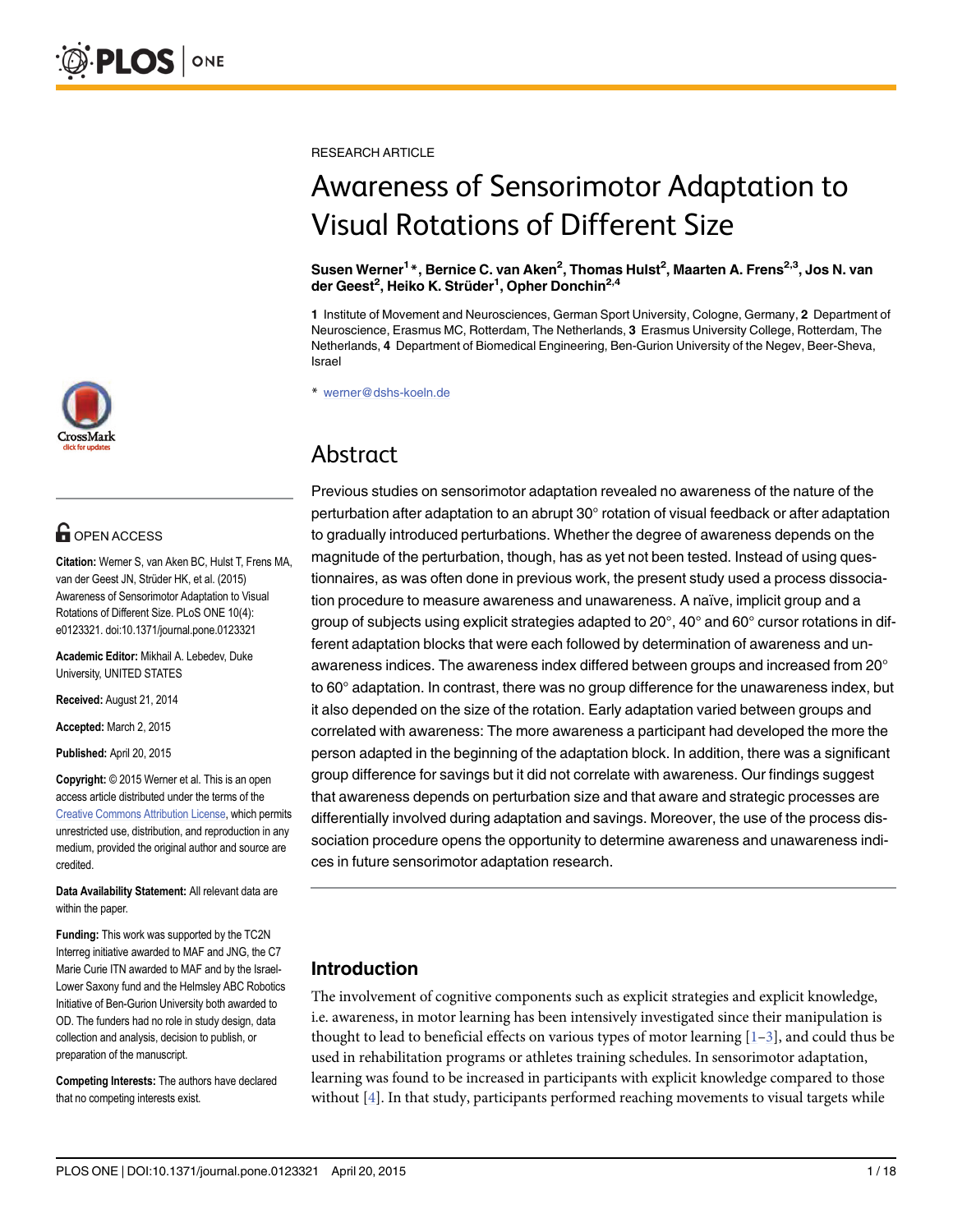<span id="page-1-0"></span>either adapting to a clockwise (CW) or a counter-clockwise (CCW) force field acting on the moving arm. Those participants, who were aware of the specific pattern of perturbation, showed a larger learning index. However, the calculation of this learning index did not allow a distinction between improvements during adaptation phase and adaptive recalibration of the sensorimotor system, which is commonly measured by reaches made without visual feedback during (catch trials) or after training (aftereffects) [[1,](#page-14-0) [5\]](#page-14-0). More specifically, explicit knowledge has a positive effect on the adaptation phase but not on recalibration, as indicated by the transfer to a new motor task in a further study [[6\]](#page-14-0). In addition, numerous studies showed an age-related impairment of sensorimotor adaptation during adaptation phase but not during aftereffect tests  $[7-10, 5]$  $[7-10, 5]$  $[7-10, 5]$  $[7-10, 5]$  $[7-10, 5]$  $[7-10, 5]$  and this impairment of adaptation correlated with age-related reduction of explicit knowledge  $[7, 11, 12]$  $[7, 11, 12]$  $[7, 11, 12]$  $[7, 11, 12]$  $[7, 11, 12]$  $[7, 11, 12]$ . To sum up, these results indicate a beneficial effect of explicit knowledge on performance during adaptation phase, but not on recalibration.

In the aforementioned studies, sensorimotor perturbations were induced suddenly leading to large movement errors at the beginning of adaptation. When perturbations are introduced gradually in a stepwise fashion, only small movement errors occur. Compared to sudden adaptation, performance in aftereffect tests was improved after gradual prism [\[13](#page-15-0)] and saccade adaptation [\[14\]](#page-15-0), after gradual adaptation to a visual gain [[15](#page-15-0)] and to a 90 $\degree$  rotation [[16](#page-15-0)]. Adaptation to smaller visual rotations (30° and 60°), however, did not lead to a difference of aftereffects between sudden or gradual adaptation  $[17, 18]$  $[17, 18]$  $[17, 18]$  $[17, 18]$ . The difference of recalibration between both conditions is usually associated with a difference in awareness of the knowledge acquired through adaptation [[1,](#page-14-0) [19](#page-15-0), [15](#page-15-0), [20,](#page-15-0) [21\]](#page-15-0).

Thus, there is a contradiction between studies showing enhanced explicit knowledge not effecting recalibration as shown in the first section and others claiming that unawareness, i.e. absent explicit knowledge, results in an increase of recalibration as shown in the second section. One explanation of this inconsistency could be an intermingling effect of explicit strategies, which might have been applied independently by some participants. Explanations of the nature of the perturbation or strategies like deliberate past pointing were shown to lead to a faster reduction of errors  $[21-23, 1]$  $[21-23, 1]$  $[21-23, 1]$  $[21-23, 1]$  $[21-23, 1]$ , but also to lessened aftereffects  $[23, 1]$  $[23, 1]$  compared to adaptation without explicit knowledge. Another explanation could be the dependence of explicit knowledge on the size of the perturbation, as previous results suggest: Hegele and Heuer showed that elderly participants made less use of explicit instructions than younger participants during adaptation to a large visual rotation of 75 $^{\circ}$  [[24](#page-15-0)], whereas cerebellar patients were able to successfully apply an explicit strategy of reaching to aiming targets, which counteracted a smaller visual rotation of 45° [\[25\]](#page-15-0). While cerebellar patients clearly suffer from cerebellar atrophy, anatomical evidence also reveals an age-related atrophy of the cerebellum [\[26](#page-15-0)–[29\]](#page-15-0). The different results could, thus, be related to a difference of affected anatomical regions, but also to a difference of rotation sizes. Furthermore, different generalization patterns to untrained targets were found after adaptation to a 75 $\degree$  [\[30,](#page-15-0) [12\]](#page-15-0) and to a 30 $\degree$  rotation [[31\]](#page-15-0). To our knowledge, awareness has as yet not been measured after different perturbation sizes.

Two further drawbacks of previous research on awareness or explicit knowledge during motor adaptation can be identified. The first drawback is the irregular use of the term awareness. Some authors refer to awareness of a perturbation, i.e. the notion that something has changed  $[20, 21]$  $[20, 21]$  $[20, 21]$  $[20, 21]$  $[20, 21]$ . Others more specifically mean the awareness of the nature of the perturbation [[32](#page-15-0), [1](#page-14-0)], as we relate to in the present study. The second drawback is the widespread use of questionnaires as a means of measuring awareness  $[4, 1, 6, 33]$  $[4, 1, 6, 33]$  $[4, 1, 6, 33]$  $[4, 1, 6, 33]$  $[4, 1, 6, 33]$  $[4, 1, 6, 33]$  $[4, 1, 6, 33]$  $[4, 1, 6, 33]$ . In some studies using the gradual adaptation paradigm, even a formal questionnaire was not used. As discussed below, these methodologies have several disadvantages.

The domain of cognitive psychology has a strong tradition of analysing awareness and there is an enduring debate about the acquisition of knowledge and whether or not it is available to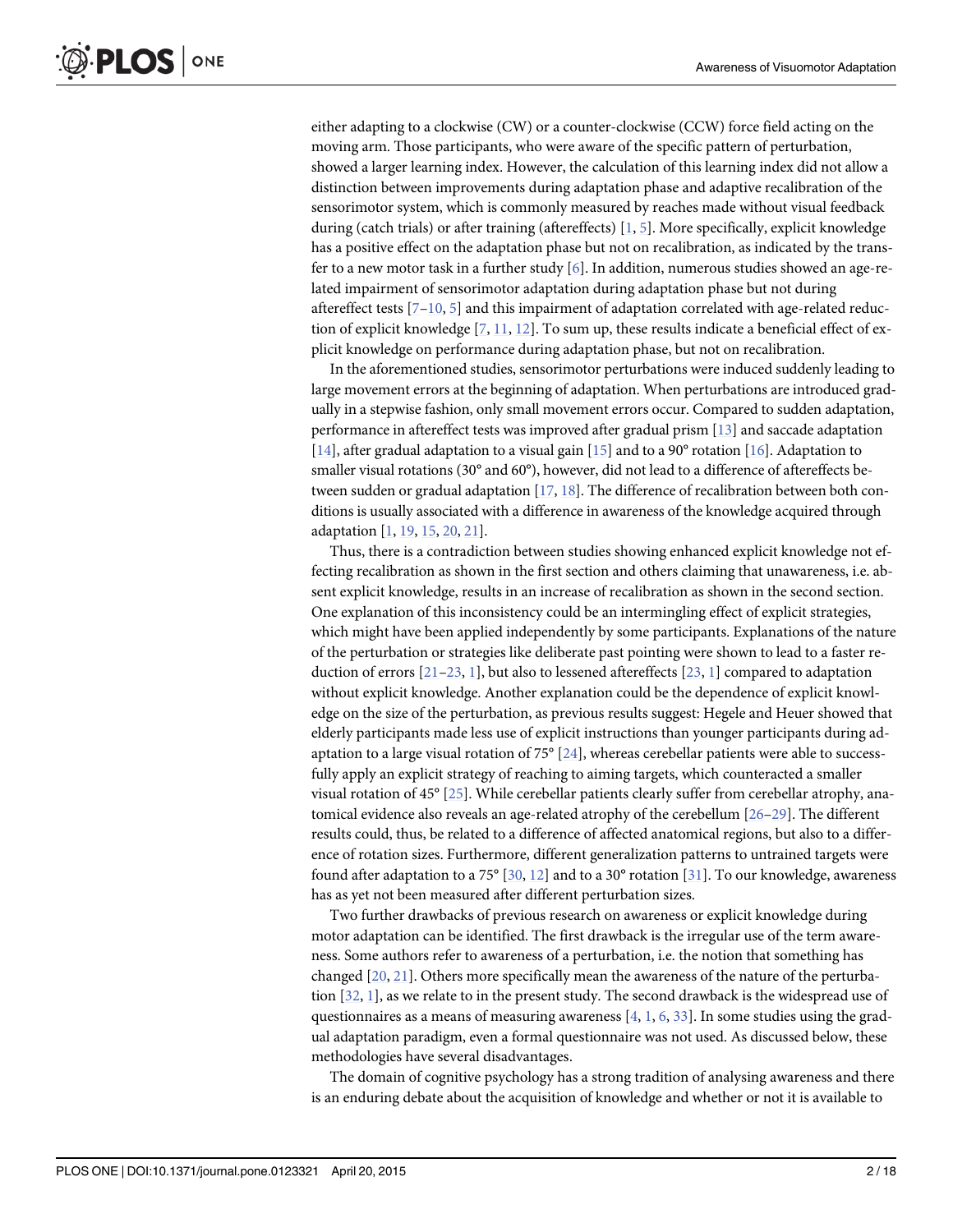<span id="page-2-0"></span>conscious access [[34](#page-16-0)–[38](#page-16-0)]. Questionnaires were soon the target of criticism in this field since verbal responses may fail to exhaustively reveal all of a subjects' unconscious knowledge because the knowledge is weak or held with low confidence, on the one hand, or because of the sharp difference of retrieval contexts (motor response vs. verbal response), on the other hand [\[39](#page-16-0), [38,](#page-16-0) [40](#page-16-0), [41](#page-16-0), [37\]](#page-16-0). Alternative methods largely abandoned in cognitive research are prediction tasks during which participants are asked to make predictions during the same sort of task, to generate the same task freely or to recognize the trained task after an adaptation phase [[42](#page-16-0)–[44](#page-16-0)]. Those methods have recently been implemented in sensorimotor adaptation research  $[11, 12, 45, 21]$  $[11, 12, 45, 21]$  $[11, 12, 45, 21]$  $[11, 12, 45, 21]$  $[11, 12, 45, 21]$  $[11, 12, 45, 21]$  $[11, 12, 45, 21]$  $[11, 12, 45, 21]$  $[11, 12, 45, 21]$  but they suffer from the disadvantage that performance might be based on feelings of familiarity [\[46](#page-16-0)–[49\]](#page-16-0) and might, therefore, lead to an overestimation of awareness [[36,](#page-16-0) [37](#page-16-0)]. Consequently, cognitive psychologists developed a method called the process dissociation procedure (PDP). First used by Jacoby (1991), PDP is widely accepted and used today in the cognitive domain [\[50](#page-16-0)–[55](#page-16-0), [34](#page-16-0), [56\]](#page-16-0). Based on the assumption that conscious knowledge is controllable, aware and unaware learning can be estimated by comparing performance when subjects attempt to either express or repress the learned behavior.

The present project pursued the idea of incorporating the current best methodology for measuring awareness and unawareness into the study of sensorimotor adaptation. We decided to test whether the degree of awareness depends on the magnitude of the perturbation applied to the subjects´ movements and whether it can be manipulated by providing the participants with an explicit strategy before adaptation.

## Materials and Methods

#### **Participants**

Twenty-four right-handed subjects participated in the study in exchange for course credit and were randomly assigned to an implicit ( $n = 16$ ; age:  $20.2 \pm 3.4$ ; 14 female) or an explicit group  $(n = 8; \text{age } 21.0 \pm 3.2; 8 \text{ female})$ . Participants' ages ranged from 18 to 32 years, thus all reaching majority in the country of testing. The participants of the first group were told that there would be a perturbation, but remained uninformed about its nature. The participants of the latter group, however, received detailed explanations with the help of a clock face as in Benson et al. (2011). None of the subjects had any experience in visuomotor adaptation research or exhibited overt sensorimotor deficits besides corrected vision. The experimental protocol was pre-approved by the Erasmus MC Medical Ethical committee, was conducted according to the principles expressed in the Declaration of Helsinki and all subjects gave written informed consent.

#### Task

Participants watched a horizontal screen and held the handle of a robot that was placed underneath the screen, while a cloth prevented the sight of their arm [\(Fig 1A](#page-3-0)). The position of the robot-handle was registered with a sampling frequency of 200 Hz and a resolution of  $0.3 \times 10^{-3}$ degrees on each joint of the shoulder which translates into a resolution in Cartesian coordinates of less than 0.2 mm. The registered signal was used to display a green cursor (diameter 6 mm) representing the handle position onto the screen with the help of a projector. Furthermore, a black origin and one of three possible red targets were alternately projected. The origin was positioned approximately 45 cm away from the eyes of the participant and the targets were positioned 10 cm away from the origin, either straight ahead or 45° to the left or the right. The origin as well as the targets had a diameter of 14 mm and the cursor one of 6 mm. The subjects were instructed to move the cursor accurately and quickly from the origin to the target and back. To control for the speed of the movements target color changed to green for actual trail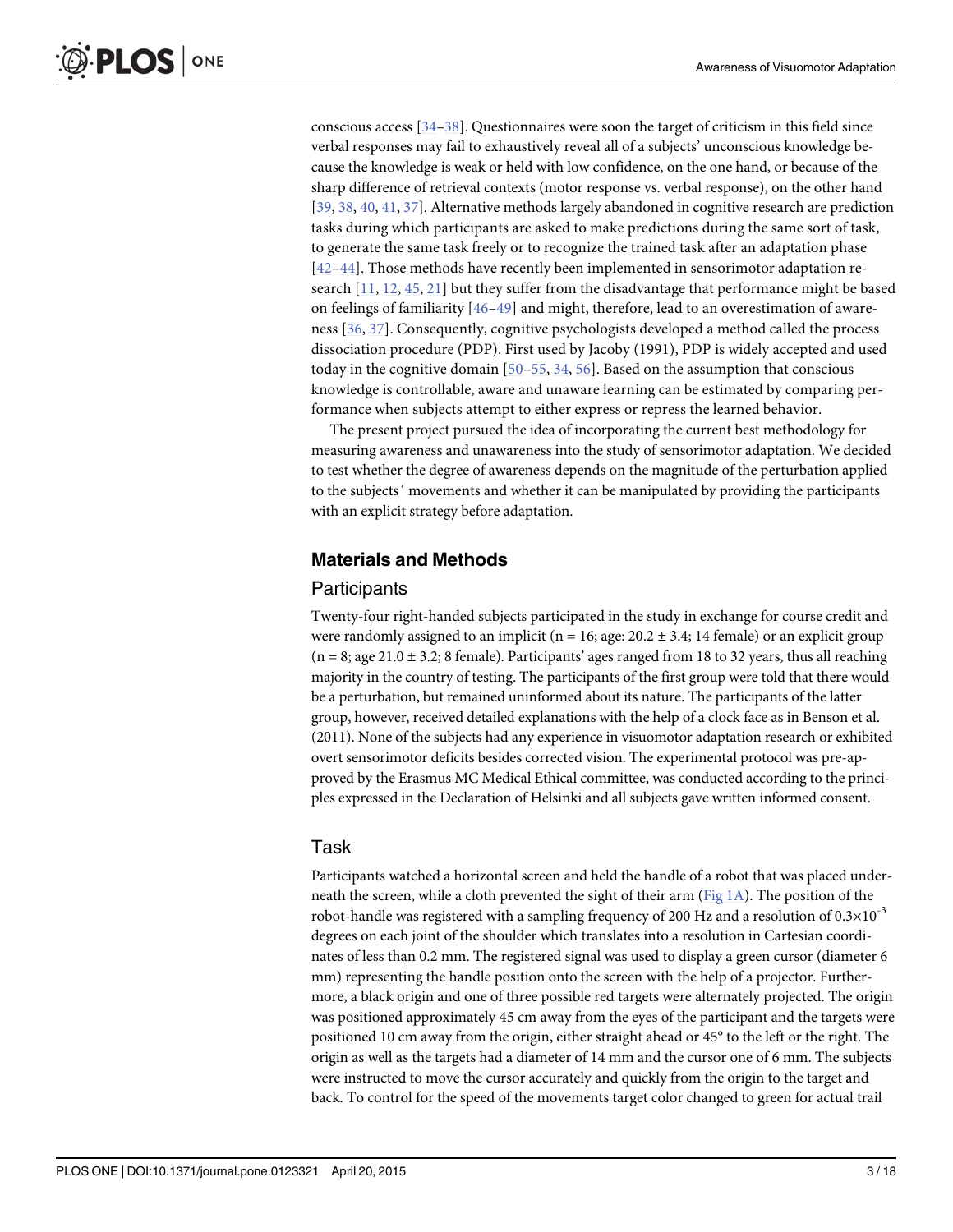<span id="page-3-0"></span>



[Fig 1.](#page-2-0) Scheme of experimental apparatus (A). Shown are robot, display screen and projector. Measuring awareness and unawareness (B). Exemplary adaptation, inclusion and exclusion movement directions indicating fully aware or unaware behaviour. Schematic and simplified presentation of awareness and unawareness. Note that for calculation of an awareness and unawareness index normalized mean movement directions of inclusion and exclusion were used in order to allow comparison between rotation angles (see [Methods\)](#page-2-0). Movement directions were levelled between baseline direction -10% and size of perturbation +10% as indicated by the arrows.

times of 850ms ± 100ms and turned to blue or yellow when movements were too slow (>950ms) or too fast (>750ms), respectively. Intertrial intervals lasted for 1500ms.

After familiarisation with veridical and baseline without visual feedback, i.e. no cursor visible, all participants conducted six sets, each containing a *baseline/washout* block with veridical visual feedback, an adaptation block with rotated visual feedback (20°CW, 40°CW or 60°CW) and an inclusion and exclusion block without feedback. During each adaptation block, six clamp trials were inserted to test for the progression of recalibration (trial number 6, 19, 30, 39, 47 and 58). In those trials a perfect movement of the cursor from the starting to the target dot was displayed independent of the subjects´ movement. Each participant performed two consecutive sets for each rotation size with alternating order of inclusion and exclusion blocks. Before inclusion subjects were instructed to 'use what was learned during adaptation' and before exclusion subjects were asked to 'refrain from using what was learned, perform movements as during baseline'. This order as well as rotation size order was randomised between participants. Between the third and fourth set there was a rest break of 5 min. [Table 1](#page-4-0) shows an overview of the experimental protocol.

After completion of the experiment all participants filled out a questionnaire as in Benson et al. (2011). Those participants who characterized the perturbation as a rotation or reported the use of a rotational strategy were considered to be explicitly aware of the distortion.

#### Data processing

After the conclusion of the experiment, movement direction (MD) was determined as the angle between a line connecting starting and target dot and a line between movement onset and movement position at 150 ms after movement onset. Movement onset was defined as the movement position at which velocity exceeded 0.03 mm/ms for the first time. The trial was omitted if the distance between movement onset and movement position at 150 ms after movement onset was smaller than 10 mm; 4.59% of trials were thus excluded.

From the movement directions of each subject and in order to compare the three rotation sizes, we calculated normalized indices for the different parameters. Adaptation index (AI) and the clamp trial index (CI) were determined as

$$
AI = \frac{MD_{adaptation \; trials} - MD_{baseline \; trials}}{Rotation \; size - MD_{baseline \; trials}} \tag{1}
$$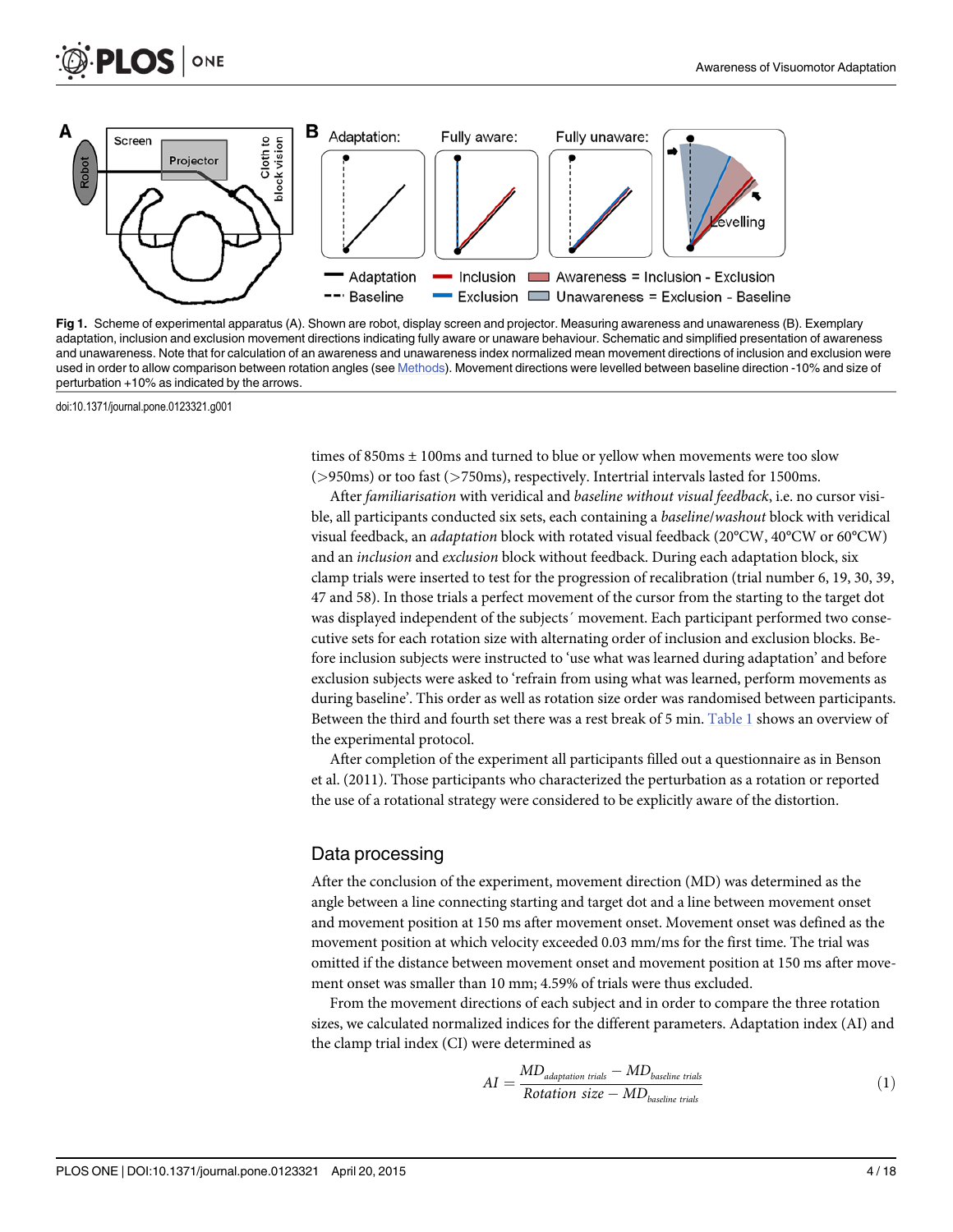|               | <b>Blockname</b>    | # of Trials | <b>Visual FB</b> |
|---------------|---------------------|-------------|------------------|
| Intro         | Familiarization     | 6           | $0^{\circ}$      |
|               | Baseline no FB      | 6           | ۰                |
| <b>Set 20</b> | Baseline/Washout    | 60          | $0^{\circ}$      |
|               | Adaptation          | 60          | $-20^\circ$      |
|               | Exclusion/Inclusion | 9           | $\blacksquare$   |
|               | Inclusion/Exclusion | 9           |                  |
| <b>Set 40</b> | Baseline/Washout    | 60          | $0^{\circ}$      |
|               | Adaptation          | 60          | $-40^\circ$      |
|               | Exclusion/Inclusion | 9           |                  |
|               | Inclusion/Exclusion | 9           | -                |
| <b>Set 60</b> | Baseline/Washout    | 60          | $0^{\circ}$      |
|               | Adaptation          | 60          | $-60^\circ$      |
|               | Exclusion/Inclusion | 9           |                  |
|               | Inclusion/Exclusion | 9           |                  |

#### <span id="page-4-0"></span>[Table 1.](#page-3-0) Experimental protocol.

Visual feedback (FB) was either not present (-), veridical (0°) or rotated (20°, 40° or 60°). Each set was performed twice with alternating order of exclusion and inclusion.

doi:10.1371/journal.pone.0123321.t001

and

$$
CI = \frac{MD_{clamp \; trials} - MD_{baseline \; trials}}{Rotation \; size - MD_{baseline \; trials}} \tag{2}
$$

Where  $MD_{clamp \ trials}$  and  $MD_{adaption \ trials}$  were calculated as the mean of the MD for the trials in a specific bin of trials. We used bins of 9 trials for adaptation trials and bins of 3 trials for clamp trials. We calculated  $MD_{baseline \ trials}$  as the mean MD of all baseline trails. Both indices range from -1 to 1 with 1 indicating full adaptation and 0 (or a negative number) indicating no adaptation. If a subject produced an AI of  $\leq 0.2$  during the last two bins of an adaptation block, data for that set was dropped from further analysis. Thus, for each rotation size the data of three participants was excluded (20°: two implicit subjects and one explicit; 40° and 60°: three implicit subjects each). This resulted in a total amount of 12 implicit and 7 explicit subjects.

During the inclusion condition awareness and unawareness both contribute to performance. In the exclusion condition, however, aware and unaware learning are set in opposition. If all knowledge acquired through adaptation is conscious, i.e. a person is fully aware, performance during the exclusion task (E) should not be different from performance during baseline (B). Or, inversely,  $E > B$  can be seen as evidence for unaware knowledge. If, in addition, performance during the inclusion task equals that during exclusion, the person is fully unaware ( $Fig 1B$ ). Within the PDP, an estimate of awareness can therefore be derived from the difference between exclusion and inclusion performance and an estimate of unawareness can be obtained from the difference between exclusion performance and baseline as shown schematically in [Fig 1B](#page-3-0) [\[35\]](#page-16-0). Thus, we first calculated exclusion and inclusion indices (EI and II) as

$$
EI = \frac{MD_{exclusion\ trials} - MD_{baseline\ no\ FB\ trials}}{MD_{last\ adaptation\ trials} - MD_{baseline\ trials}} \tag{3}
$$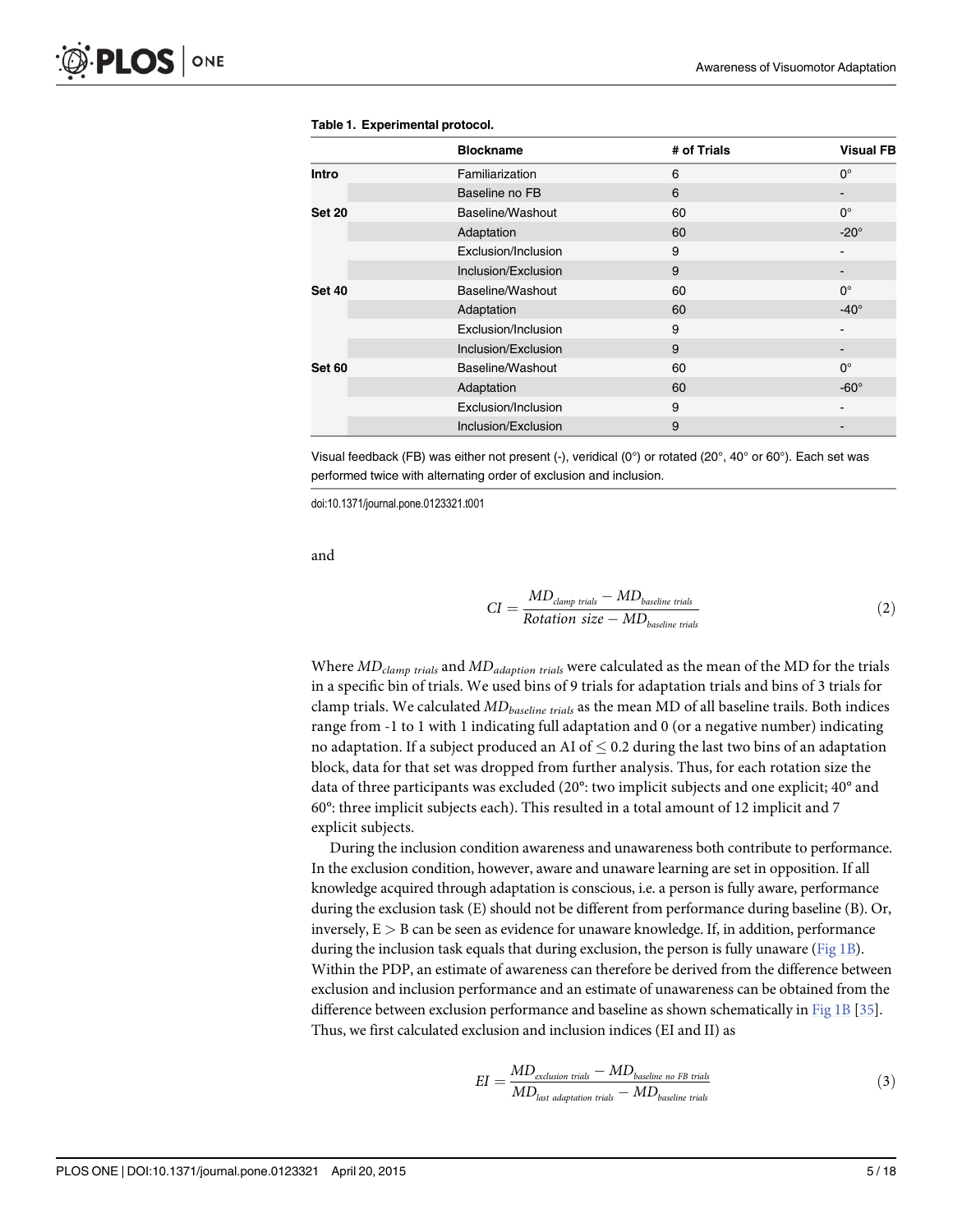<span id="page-5-0"></span>and

$$
II = \frac{MD_{\text{indusion trials}} - MD_{\text{baseline no FB trials}}}{MD_{\text{last adaptation trials}} - MD_{\text{baseline trials}}}
$$
(4)

Again we chose a bin size of nine consecutive trials for exclusion, inclusion and the last adaptation trials and mean values of all trials were used for both baseline blocks. In the original publication introducing the PDP the inclusion and exclusion tests asked for a classification of words into 'new' or 'old' depending on its appearance in previous phases of reading, hearing or solving of anagrams of words [\[47\]](#page-16-0). Thus, answers were dichotomous. In contrast, the present inclusion and exclusion conditions allow for an answer, i.e. movement direction, continuously ranging from reproducing the learned movement to reproducing baseline movements. And, because of the circular nature of possible movement directions, even movement directions beyond the learned movement direction or beyond baseline direction could occur. In order to retain as much information as possible without allowing outliner movements to weight results, we decided to level all movement directions of exclusion and inclusion blocks between the rotation size of the previous adaptation block plus 10% and mean baseline movement direction minus 10% [\(Fig 1B](#page-3-0)). For example, movement directions in an exclusion or inclusion block that followed adaptation to 20°CW rotation should ideally range from -20° to 0°. During levelling all smaller or larger movement directions (cut off value 180°) were levelled to -22° or 2°, respectively. Finally, awareness and unawareness were calculated from EI and II with the awareness index equalling II minus EI and the unawareness index equalling EI.

For statistical analysis we submitted the different indices to several analyses of variance (ANOVAs) with the between-factor Group (implicit, explicit) and the within-factors Rotation Size (20°, 40°, 60°), Block Order of inclusion and exclusion (first, second) and Bin. Type III sums of squares were used in all analyses unless stated otherwise. Normality within each Bin, Rotation Size and Block Order in each group separately was explored by Shapiro-Wilk test and variance stability of the pairs of levels across the factor Group was explored by Levene´s test. In case of violation, a Kruskal-Wallis-Test with the factor Group (explicit, implicit) was performed with the respective data point. Greenhouse-Geisser-adjustments were applied when necessary to compensate for heterogeneity of variances and significant effects were further explored with Turkeys HSD post-hoc tests for unequal sample sizes. Furthermore, Pearson product-moment correlation coefficients (PCC) between awareness and adaptation indices were calculated in case of normality and variance stability of the respective data. Otherwise Spearman's rank correlation coefficients (SCC) were used. All analyses were done with STATISTICA 7.1.

#### **Results**

[Fig 2](#page-6-0) depicts the mean movement directions of all trials of the implicit and explicit group. Note that the shown order of 20°, 40°, and 60° is only exemplary, since rotation size order was randomised between participants. Due to randomizations of inclusion and exclusion block order each rotation size was consecutively performed twice. Clearly from this presentation, the performance of both groups was very similar during all baseline phases. Absolute movement direction angles gradually increased during each adaptation block with larger movement direction angles at the end of adaptation to 40° than to 20° rotation and during adaptation to 60° rotation movement direction angles were larger still. This was consistent across groups. During the beginning of each adaptation phase, however, the figure shows slightly larger movement direction angles for the explicit group. Movement directions of exclusion blocks abruptly return close to baseline level in both groups, whereas during inclusion blocks movement directions approach adaptation level more so in the explicit group.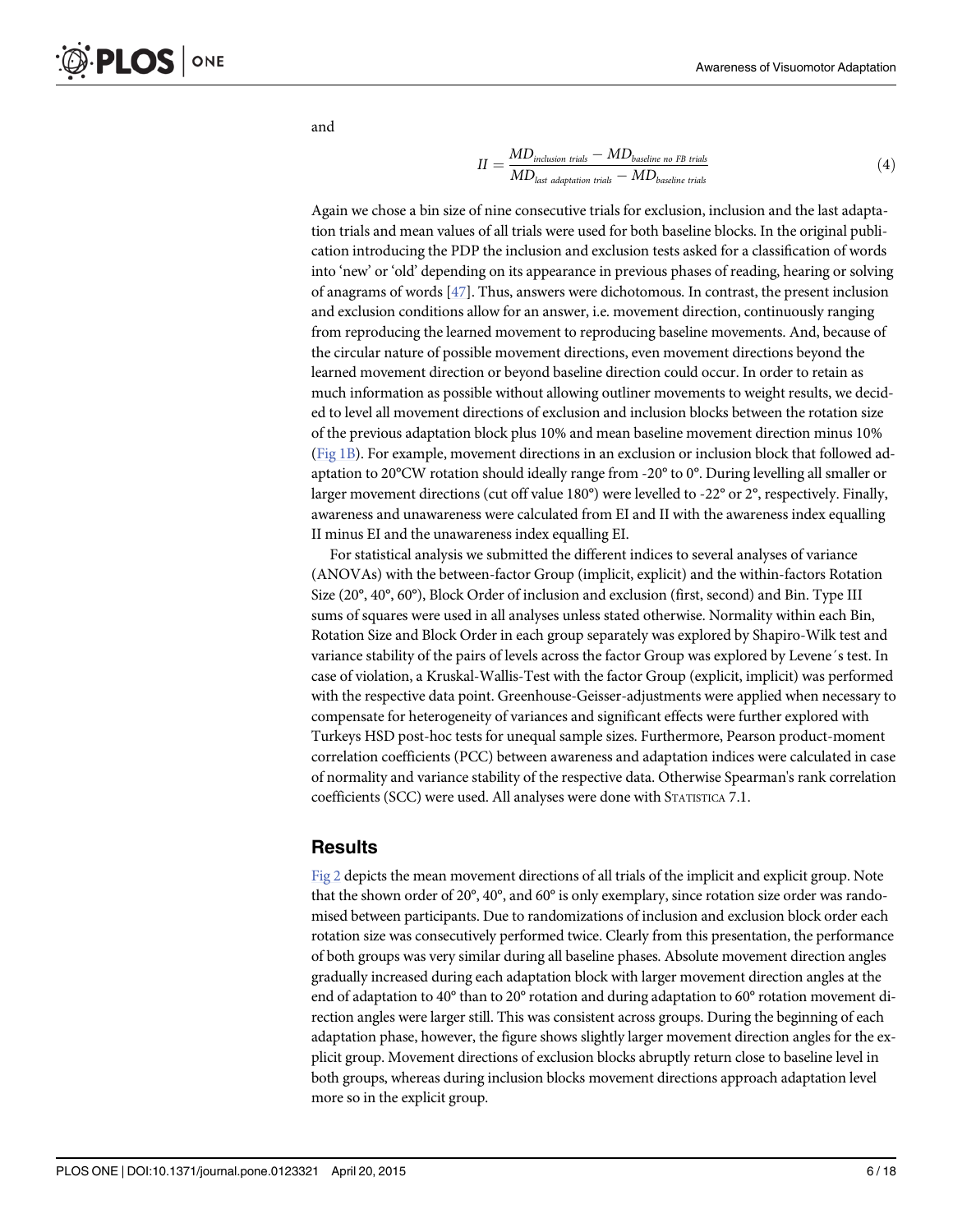<span id="page-6-0"></span>



[Fig 2. M](#page-5-0)ovement directions of all trials. Shown are movement directions with respect to target direction of implicit (blue) and explicit (red) participants for all experimental phases. Symbols indicate across-subject means, and the shaded area display standard errors. Note that rotation size order was randomised between participants.

The above observations of behaviour during adaptation blocks are confirmed by statistical analysis of the adaptation index AI, which is shown in Fig 3A. An ANOVA with the factors Group (explicit, implicit), Rotation Size (20, 40, 60), Bin (1:6) and Block Order (I, II) yielded several significant effects. The adaptation index of the explicit group was larger than that of the implicit group (effect of Group  $(F(1,16) = 11.58; p < 0.01)$ ) and it increased during the course of adaptation (effect of Bin ( $F_{corrected}(3,43) = 32.52$ ; p<0.001)). We further found effects of Block Order (F(1,16) = 4.73; p<0.05), Bin  $\times$  Group (F<sub>corrected</sub>(3,43) = 12.81; p<0.001) and Bin  $\times$  Block Order (F<sub>corrected</sub>(4,60) = 3.80; p<0.01). Post-hoc decomposition of Bin  $\times$  Group showed no significant difference of AI between both groups for each respective bin. However, AI of the first bin of the implicit group is different from all following bins of both groups and



Fig 3. Adaptation and clamp trial indices. Mean adaptation (A) and clamp trial indices (B) of implicit (blue) and explicit (red) participants. The shaded area indicates standard errors. Note that a bin size of nine trialswas used for calculation of the adaptation index. For the clamp trial index bin size of one trial was used in this figure for illustrative purposes, but bin size of three trials was used for statistical analysis. For the adaptation index statistical analysis revealed significant effects of Group (p<0.01), Bin (p<0.001), Block Order (p<0.05), Bin × Group (p<0.001) and Bin × Block Order (p<0.01). For the clamp trial index the analysis yielded significant effects of Group (p<0.05), Bin (p<0.01), Block Order (p<0.05) and Bin × Group (p<0.01). Both analyses revealed no significant effects of Rotation Size or any other interaction (all p>0.05).

doi:10.1371/journal.pone.0123321.g003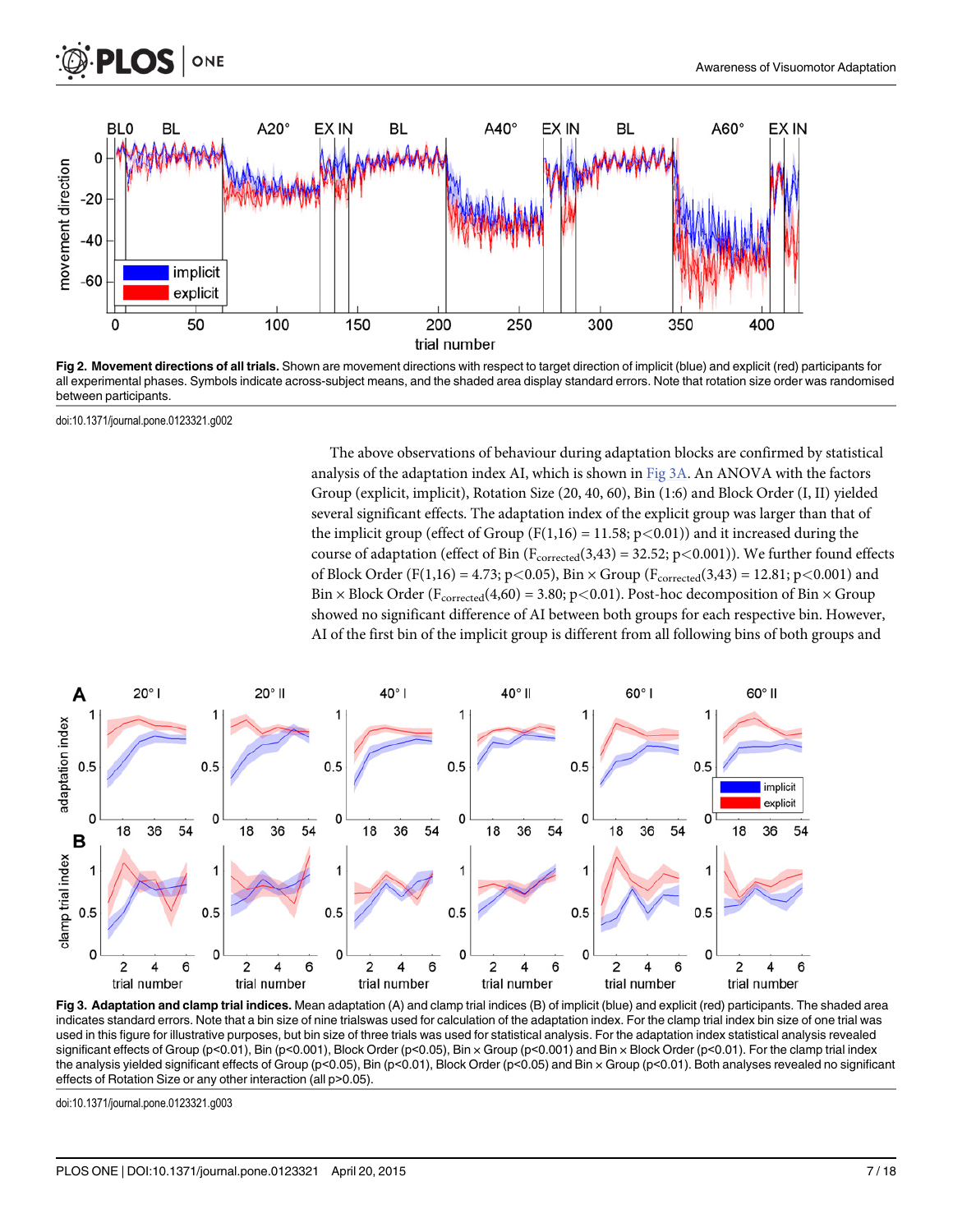<span id="page-7-0"></span>the second bin is different from the last three bins, whereas in the explicit group the first bin is only different from the second and third bin of this group. Hence, there was a larger AI during the beginning of adaptation in the explicit group ( $Fig 3A$ ). In addition, post-hoc analyses of  $Bin \times Block$  Order revealed that AI of the first bin is significantly different between the first and second run. Due to the counterbalanced order of inclusion and exclusion blocks this savings effect should have no effect on the analysis of those blocks. Seven data points out of 72 did not show a normal distribution (6x p<0.05, 1x p<0.01). Levene's test revealed no homogeneity of variance for six out of 36 data points (5x p<0.05, 1x p<0.001). For all those data points we performed Kruskal-Wallis-Tests with the factor Group (explicit, implicit) and 7 out of 13 revealed a significant difference between the implicit and explicit group according to the results of the analysis of variances  $(3x p<0.05, 4x p<0.01)$ .

[Fig 3B](#page-6-0) shows the mean group values of all clamp trial indices. An analysis of variances of the clamp trial index with bin size 3 yielded a significant effect of Group ( $F(1,17) = 6.42$ ; p $<0.05$ ) with a higher clamp trial index in the explicit than the implicit group. It also revealed significant effects of Block Order (F(1,17) = 5.75; p<0.05), Bin (F(1,17) = 15.38; p<0.01) and Bin  $\times$  Group  $(F(1,17) = 8.82; p < 0.01)$  with a significant difference between first and second bin in the implicit but not in the explicit group. Levene´s test revealed no homogeneity of variance for two out of twelve data points (both p<0.05). Kruskal-Wallis-Tests with the factor Group (explicit, implicit) confirmed a significant difference between groups for one of the two data points ( $p<0.01$ ).

[Fig 4](#page-8-0) illustrates the inclusion and exclusion indices of both groups. The first and second block of each rotation size and group are shown for both conditions. Note that the first block directly succeeded an adaptation block but could be second in the order of the experimental protocol due to randomization of inclusion and exclusion blocks. While inclusion and exclusion indices show similar extents in the implicit group, a clear dissociation can be observed in the explicit group. [Fig 4](#page-8-0) further shows a decrease of the exclusion index from 20° to 40° to 60° adaptation. In addition, the inclusion index tended to be larger during the second block than during the first one, however, this was not consistent over rotation sizes or groups. Statistical analysis for the inclusion index revealed a significant effect of Group ( $F(1,17) = 6.35$ ; p<0.05), whereas the analysis of the exclusion index only yielded an effect of Rotation Size ( $F(2,34) =$ 19.30; p $\lt$ 0.001). Here the exclusion index after adaptation to 20 $\degree$  rotation differed significantly from that after 40° and 60°, but there was no difference of the exclusion indices after 40° and 60° adaptation. No block order effects were revealed for both conditions supporting our earlier visual observation. The mean values of both blocks are thus used in the following analyses.

The main results of the present study are shown in [Fig 5.](#page-9-0) Awareness index is very low within the implicit group with only some awareness after adaptation to a 60° rotation. In the explicit group, however,  $Fig 5$  reveals an increase of the awareness index with increasing rotation size and with an equal amount of awareness and unawareness index after adaptation to a 40° rotation. We performed two ANOVAs for aware and unaware each with the factors Group (explicit, implicit) and Rotation Size (20, 40, 60). The analysis of the awareness index revealed significant effects of Group (F(1,17) = 8.66; p<0.01) and Rotation Size ( $F<sub>corrected</sub>(1,24) = 6.20$ ;  $p<0.05$ ) with a difference of awareness of adaptation to 20 $^{\circ}$  and 60 $^{\circ}$ . The mean awareness index after 20° and 60° adaptation increased from 0.02 to 0.13 in the implicit and from 0.23 to 0.56 in the explicit group. Even though this increase was larger in the explicit group, we found no significant interaction of Group × Rotation Size. The unawareness index did not differ between both groups, but also did depend on the size of the rotation (Rotation Size:  $F(2,34) =$ 19.30; p $\lt$ 0.001) with post-hoc tests revealing a significant difference between 20 $\degree$  and both 40 $\degree$ and 60° but not between 40° and 60°.

It is possible that awareness could benefit from previous training with another rotation. Therefore, the analysis of the awareness index was repeated with the additional factor Rotation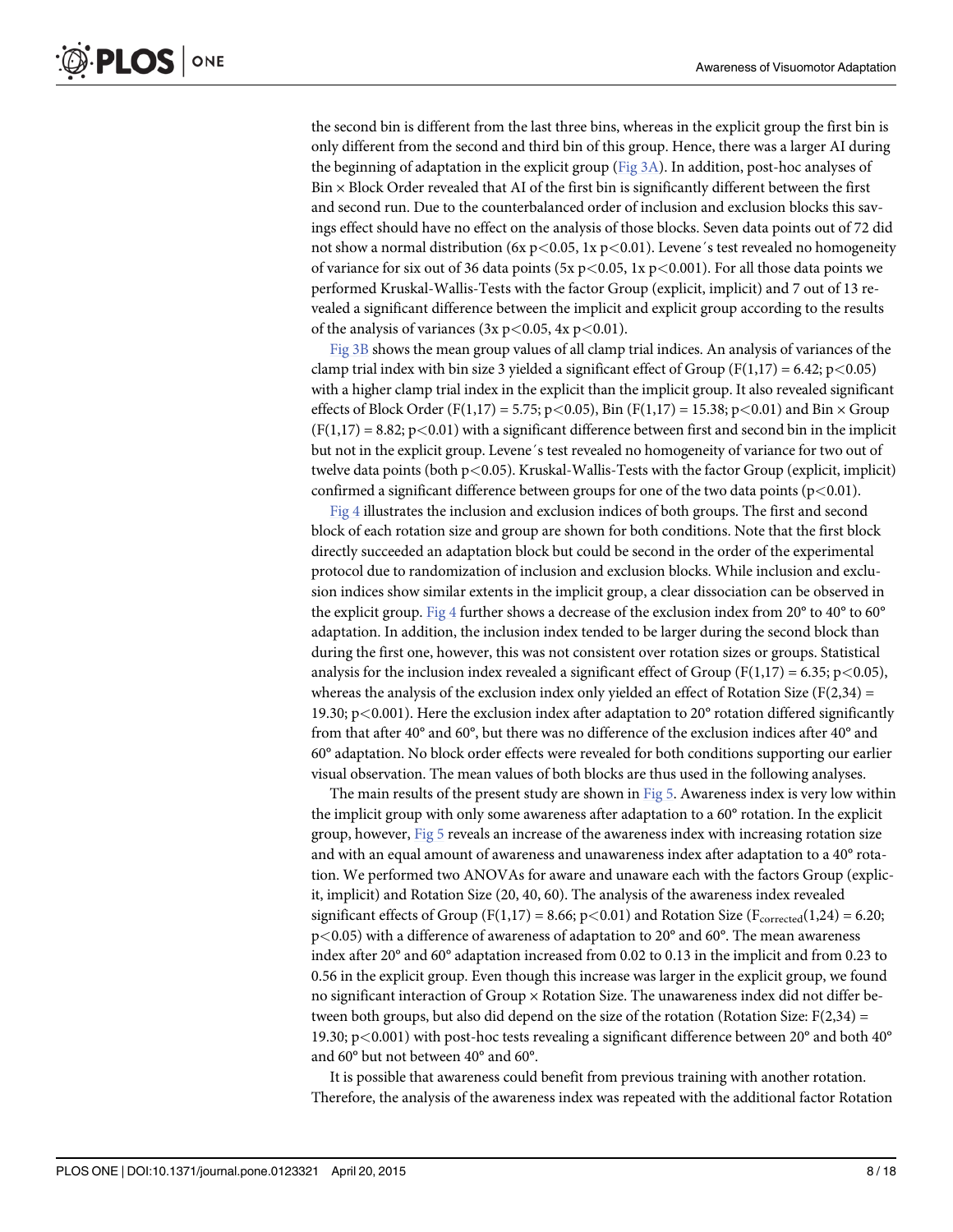<span id="page-8-0"></span>



[Fig 4. I](#page-7-0)nclusion and exclusion. Mean inclusion (red) and exclusion (blue) indices for all three perturbation sizes (20°, 40° and 60°) separately for the implicit (A) and explicit (B) group. Error bars indicate standard errors. For the inclusion index statistical analysis yielded a significant effect of Group (p<0.05), but no effects of Rotation Size, Block Order or any interaction (all p>0.05). For the exclusion index the analysis revealed a significant effect of Rotation Size (p<0.001). No significant effects of Group, Block Order or any interaction was found here (all p>0.05).

Size Order (20-40-60, 20-60-40, 40-60-20, 40-20-60, 60-20-40, 60-40-20). Type VI or Effective Hypothesis sums of squares were used in this ANOVA since not all individual groups were included due to missing data. We found no significant effects either of Rotation Size Order or of any interaction including this factor (all  $p>0.05$ ). However, groups were not all normally distributed and group sizes were very small. To increase group sizes, we, thus, omitted the factor Group and calculated another analysis using only the factors Rotation Size and Rotation Size Order. This analysis also did not reveal a significant effect of Rotation Size Order or its interaction with Rotation Size (both p>0.05). Since two data points out of 18 did not show a normal distribution we calculated a Kruskal-Wallis-Test for each rotation size using the factor Rotation Size Order. None of them revealed a significant effect (all  $p > 0.05$ ).

To compare the extent of awareness to the amount of adaptation for the different rotation sizes, we first calculated correlations between the awareness index and the mean adaptation and clamp trial index of the first bin of both blocks, respectively [\(Fig 6](#page-10-0)). Larger awareness of the learned perturbation was related to larger adaptation and clamp trial indices of the first bin. Second, we calculated correlations between the awareness index and the mean adaptation index of the last bin of both blocks. Here, we found a significant correlation for 40° rotation only. All results are presented in [Table 2.](#page-10-0)

Measuring savings, i.e. faster relearning during a second exposure to the same perturbation, is a tool for determining whether a long-term memory of the adaptation has been established. We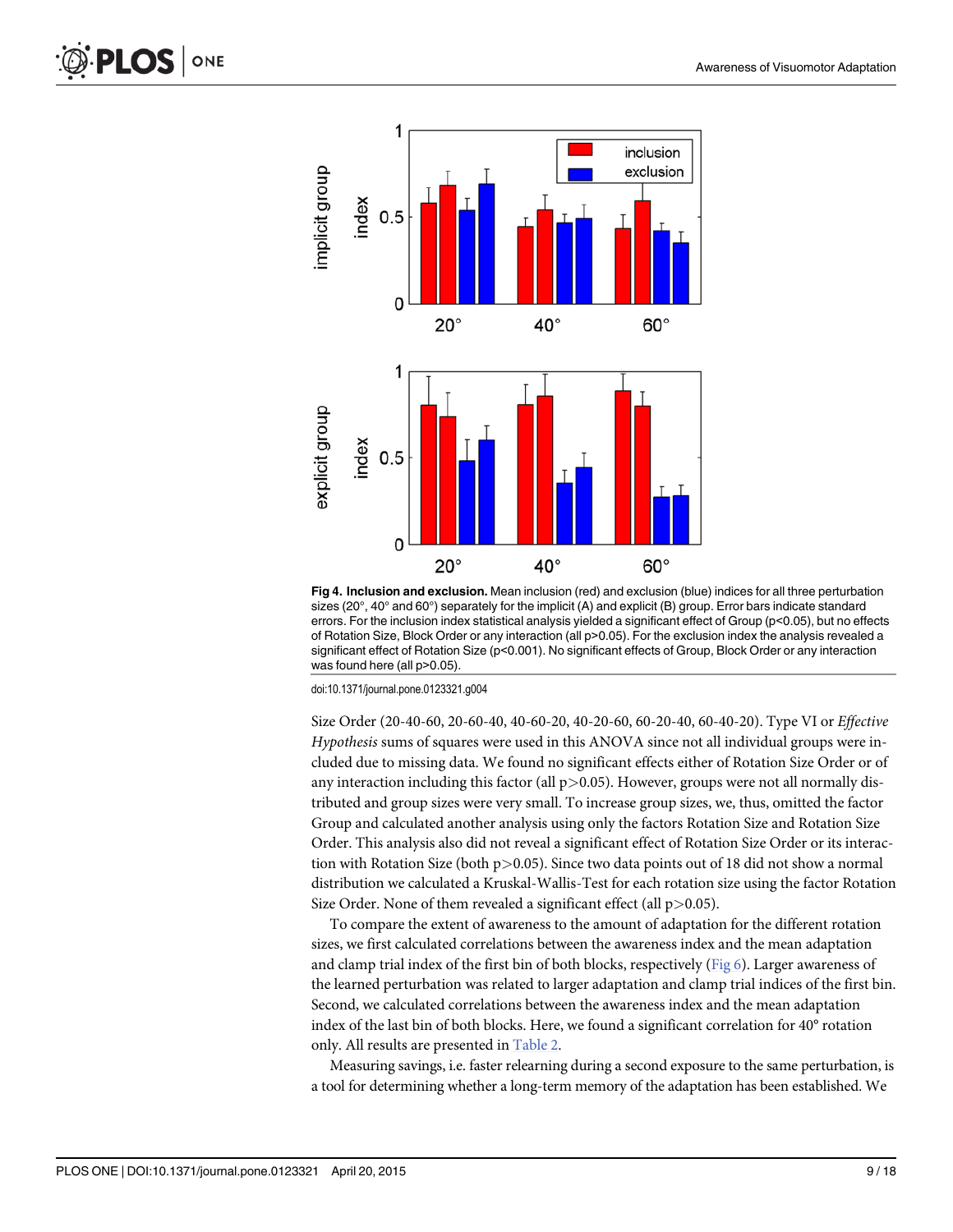<span id="page-9-0"></span>

[Fig 5. A](#page-7-0)wareness and unawareness. Mean awareness (red) and unawareness (blue) indices for all three perturbation sizes (20°, 40° and 60°) separately for the implicit (A) and explicit (B) group. For the awareness index statistical analysis revealed significant effects of Group (p<0.01) and Rotation Size (p<0.05), but no significant interaction (p>0.05). For the unawareness index the analysis yielded a significant effect of Rotation Size (p<0.001), but no significant effects of Group or Group x Rotation Size (both p>0.05).

calculated savings as the initial learning difference score that is the difference of the adaptation index of the first bin of the first and the second block of adaptation to the same rotation size [[57](#page-16-0)]. For both groups there were almost no savings in the 20° rotation and up to about 20% savings in the 40° and 60° rotation condition as shown in [Fig 7A](#page-11-0). ANOVA with the factors Group (explicit, implicit) and Rotation Size (20, 40, 60) further revealed no significant effects but a trend in Rotation Size ( $p = 0.06$ ). Two data points out of six did not show a normal distribution (1x  $p < 0.05$ , 1x p<0.01) and we, therefore, performed Kruskal-Wallis-Tests with the factor Group (explicit, implicit). According to the results of the analysis of variances no group effect was revealed (both  $p > 0.05$ ). We further found no correlation between the savings and awareness indices  $(20^{\circ}:$  PCC = -0.22, p > 0.05; 40°: PCC = 0.02, p > 0.05; 60°: PCC = 0.39, p > 0.05).

We were further interested whether savings also transferred across rotation sizes. Hence, naïve savings was determined using only the first rotation size of the experimental protocol and experienced savings was additionally calculated using the second and third rotation sizes. Note that this differed between participants; the first rotation size was 20°, 40° or 60° for eight participants each. While naïve savings was larger in the explicit than in the implicit group the reverse holds for experienced savings as can be observed in [Fig 7B](#page-11-0). The statistical analysis with the factors Group (explicit, implicit) and Condition (naïve, experienced) yielded significant effects of Group (F(1,17) = 4.79; p<0.05), Condition (F(1,17) = 8.23; p<0.05) and Group  $\times$  Condition (F(1,17) = 9.14; p < 0.01). Here, naïve savings of the explicit group was different from all other savings values as confirmed by post hoc analysis of the interaction. A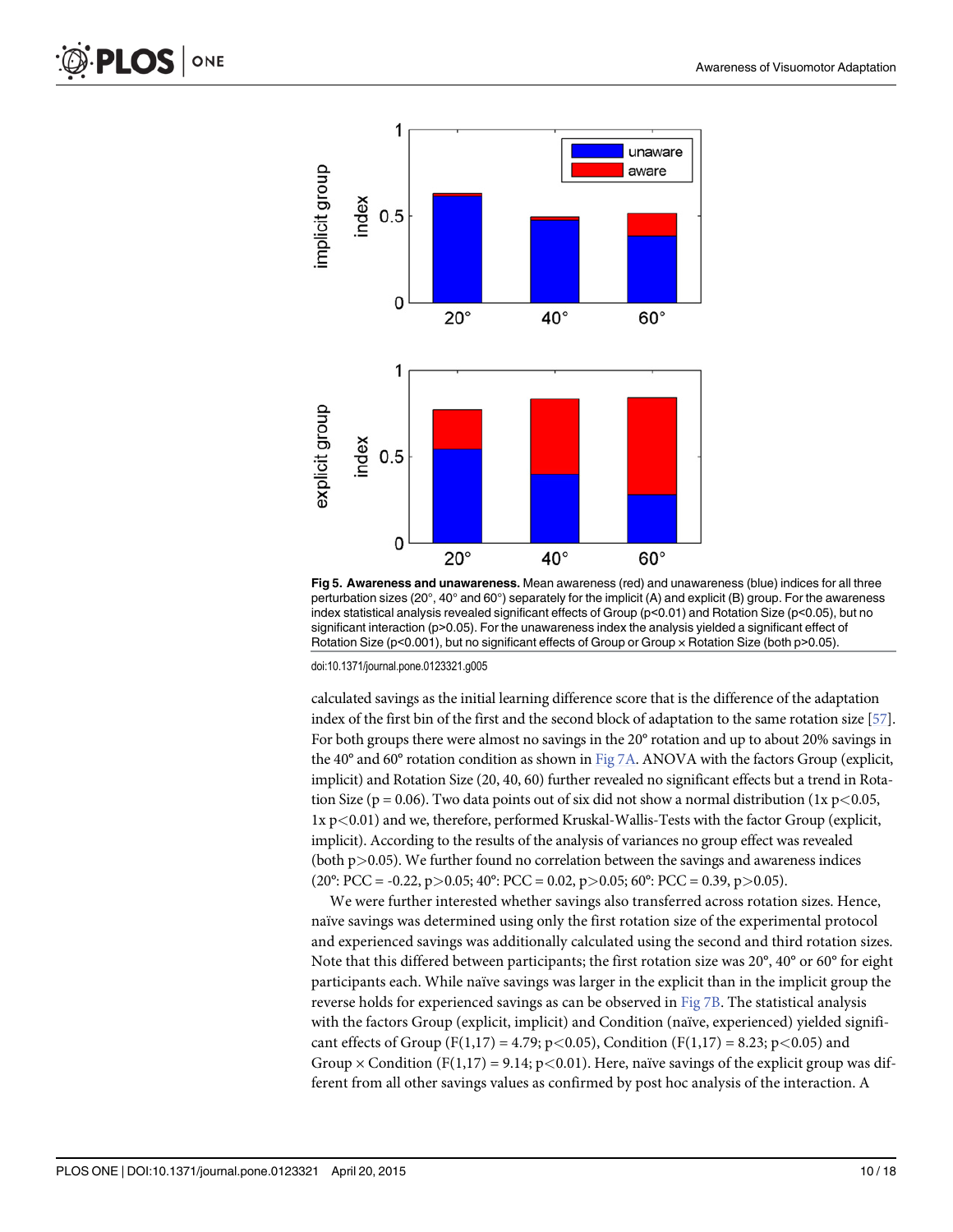<span id="page-10-0"></span>



[Fig 6. C](#page-8-0)orrelations between awareness and adaptation. Correlations between the awareness indices for each rotation size and the respective adaptation (A) or clamp trial index (B). Red dots indicate explicit and blue ones implicit participants.

normal distribution was not given for naïve savings of the implicit group ( $p$ <0.05). Kruskal-Wallis-Tests with the factor Group (explicit, implicit) confirmed the difference of naïve savings between groups ( $p$ <0.05). No Spearman correlations were found between naïve or experienced savings on the one hand and awareness indices of respective rotation sizes on the other (naïve:  $SCC = 0.24$ ,  $p > 0.05$ ; experienced:  $SCC = -0.33$ ,  $p > 0.05$ ).

Finally, we compared the present measurement of awareness by the PDP to that of a questionnaire. Therefore, the results of the verbal assessment were used to classify all subjects into aware or unaware according to the approach used by Benson et al. (2011). Within this procedure explicit awareness was attributed to those participants who described the feedback or disturbance as rotated or claimed the application of a rotational strategy. Nine out of 16 subjects in the implicit group were considered not to have awareness, and, interestingly, two out of

|                         |           |              | <b>Awareness index</b> |            |  |
|-------------------------|-----------|--------------|------------------------|------------|--|
|                         |           | $20^{\circ}$ | $40^{\circ}$           | $60^\circ$ |  |
| <b>Adaptation index</b> | first bin | $0.76***$    | $0.73***$              | $0.51*$    |  |
|                         | last bin  | 0.32         | $0.60**$               | 0.30       |  |
| Clamp trial index       | first bin | $0.51*$      | $0.70***$              | $0.59**$   |  |

[Table 2.](#page-8-0) Correlation of awareness and adaptation.

Pearson product-moment correlation coefficients of the correlations between awareness and adaptation (first and last bin) or clamp trial indices (first bin) are shown, respectively. Symbols \*\*\*, \*\*, and \* indicate p<0.001, p<0.01, and p<0.05, respectively, and the absence of a symbol indicates p>0.05.

doi:10.1371/journal.pone.0123321.t002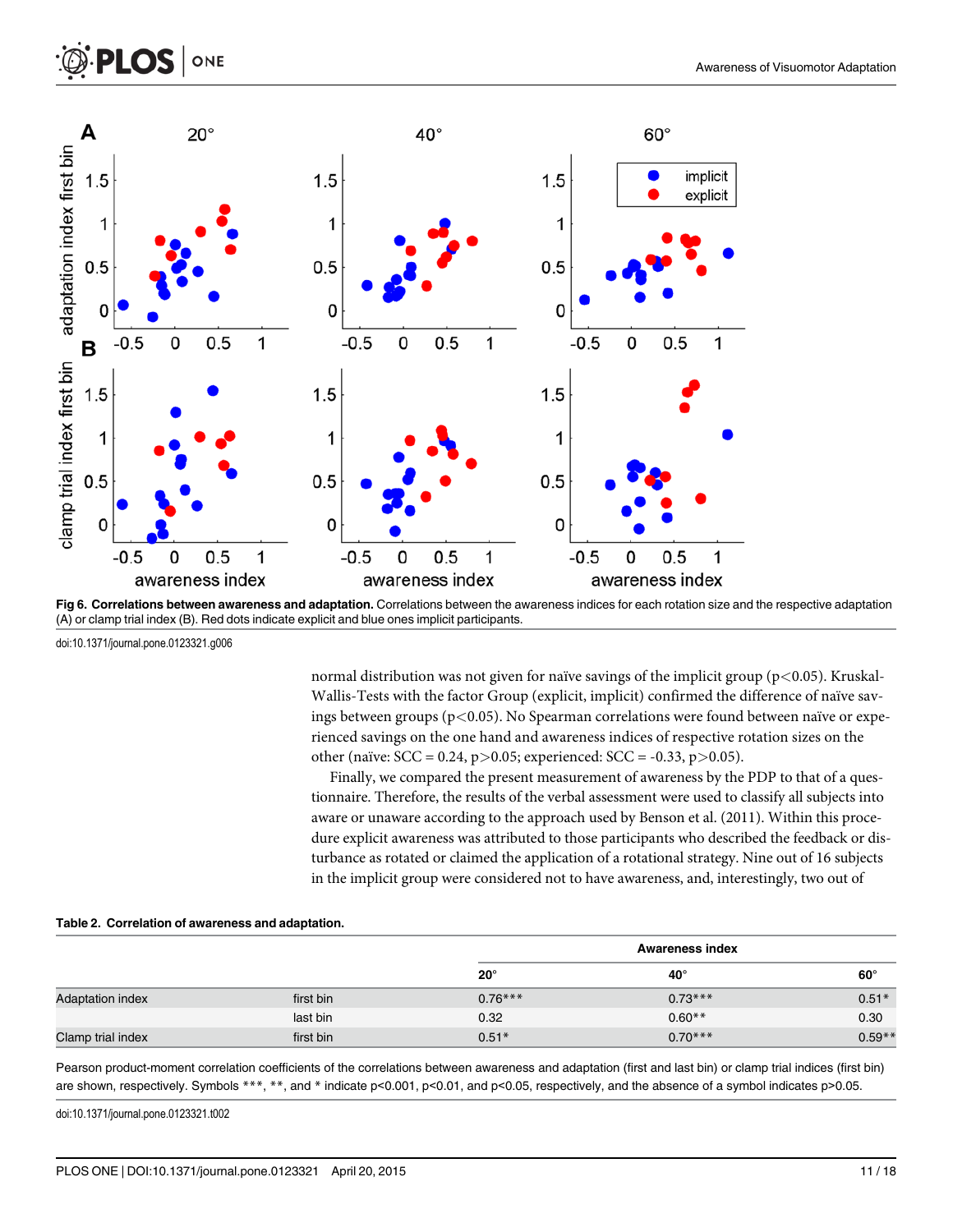<span id="page-11-0"></span>

[Fig 7. S](#page-9-0)avings. Mean savings for the implicit (blue) and explicit (red) group for all three perturbation sizes  $(20^\circ, 40^\circ, \text{and } 60^\circ)$  (A) as well as for naïve adaptation, i.e. the first rotation size of the experimental protocol, and experienced adaptation, i.e. the second and third rotation sizes (B). For the three rotation sizes statistical analysis revealed no significant effects (all p>0.05). An analysis of the naïve and experienced condition yielded significant effects of Group (p<0.05), Condition (p<0.05) and Group × Condition (p<0.01).

doi:10.1371/journal.pone.0123321.g007

eight explicitly instructed subjects were also classified as unaware. For the statistical analyses we used the same data as for the correlations, i.e. the first bin of the mean adaptation and clamp trail indices of both blocks and entered them into two ANOVAS with the factors Group (aware, unaware) and Rotation Size (20, 40, 60). Neither the analysis of adaptation index (effect of Group:  $p = 0.32$ ) nor that of clamp trial index (effect of Group:  $p = 0.59$ ) yielded any significant effects, showing that awareness measured by means of a questionnaire, in contrast to that measured by PDP, was not related to adaptation.

#### **Discussion**

The aim of the present study was to find out whether the degree of awareness of the nature of the perturbation depends on its magnitude. An implicit group and a group of subjects using explicit strategies adapted to 20°, 40° and 60° cursor rotations, and we measured awareness and unawareness indices after each adaptation block with a process dissociation procedure. The analyses revealed a larger awareness index in the explicit than in the implicit group and a larger awareness index after adaptation to 60° than to 20° rotation for both groups. This did not depend on the order in which rotation sizes were presented to the subjects. Adaptation and clamp trial indices were also larger in the explicit than in the implicit group. Furthermore, initial adaptation measures—adaptation and clamp trial indices of the first bin—correlated to the size of awareness indices. Savings did not differ between groups and only showed a trend of being larger for larger rotation sizes. The explicit but not the implicit participants transferred savings from the first to the following rotation sizes. Finally, the analyses revealed that awareness measured by means of a questionnaire, in contrast to that measured by PDP, was not related to adaptation.

#### Awareness

The degree of awareness of the nature of the perturbation did clearly depend on the perturbations´ magnitude in both groups. Naïve participants developed a negligible awareness index of 0.02 after adaptation to 20° and 40° and an awareness index of 0.13 after 60° rotation of visual feedback. This result is consistent with previous work showing awareness only in three out of 27 participants when a 30° rotation was introduced [[1](#page-14-0)]. We can further conclude that awareness does not arise when visual rotations are introduced gradually in steps of 0.25° to 10° [[17,](#page-15-0) [16,](#page-15-0) [20](#page-15-0), [18](#page-15-0)]. Our results more generally suggest that the development of awareness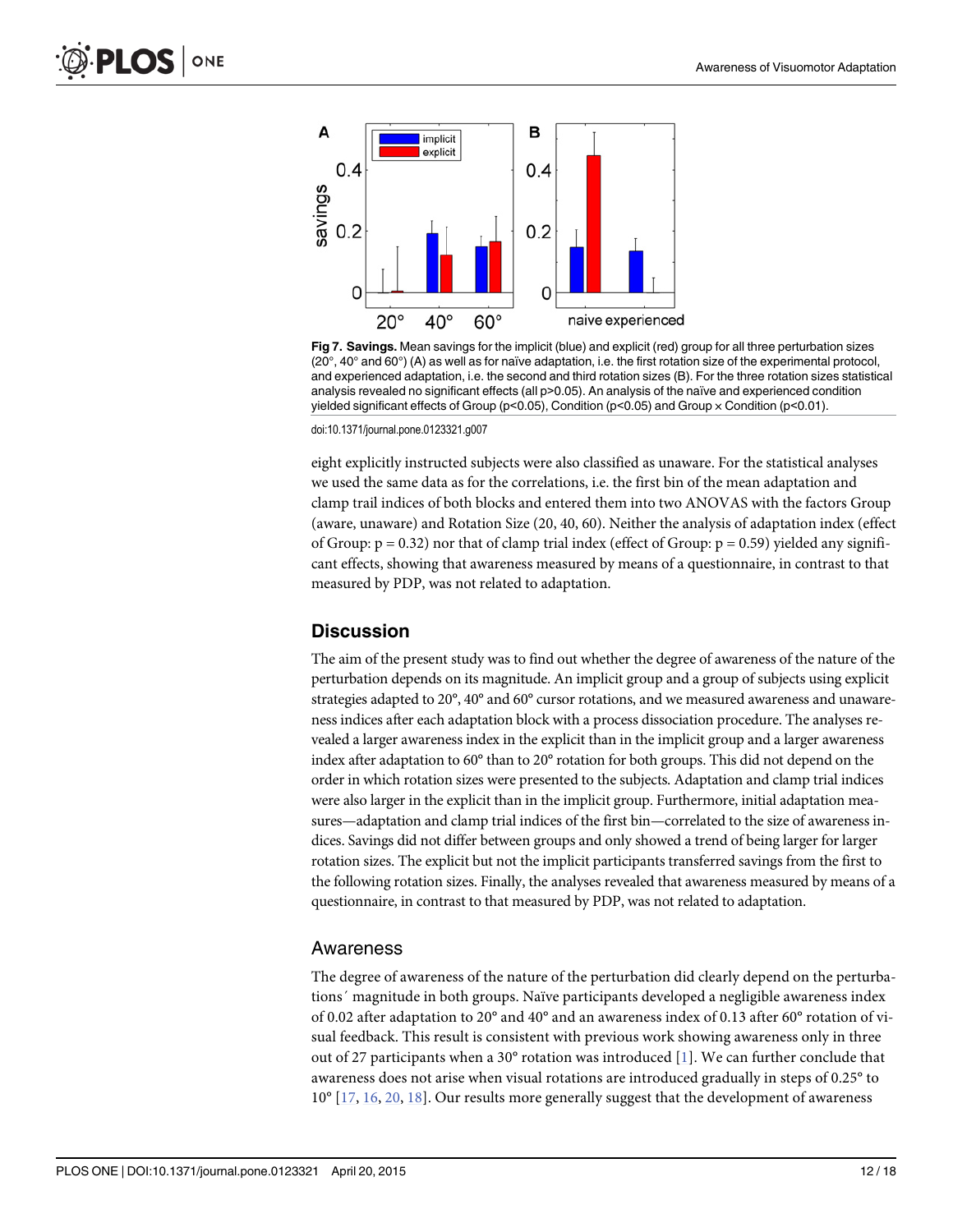<span id="page-12-0"></span>depends on the size of target error, i.e. the perceived error between cursor and target. Since in gradual adaptation paradigms the size of perturbation steps are deliberately chosen to induce only small target errors, there should also be no awareness after gradual adaptation to optical shifts using prisms [\[58](#page-16-0), [59](#page-16-0), [13](#page-15-0)], to visuomotor gains [[15](#page-15-0)], viscous force-fields [[60](#page-16-0), [17,](#page-15-0) [61,](#page-17-0) [19](#page-15-0)] or after gradual saccade adaptation [[14\]](#page-15-0). The present findings thus confirm the notion that participants adapting to gradually introduced perturbations with very small increases of perturbation size are usually not aware [\[19](#page-15-0)].

Moreover, the outcome of the present study can help explaining the actual disagreement on whether the gradual adaptation paradigm can improve the amount of recalibration  $[14]$  as shown in several studies  $[14, 62, 13, 16, 15]$  $[14, 62, 13, 16, 15]$  $[14, 62, 13, 16, 15]$  $[14, 62, 13, 16, 15]$  $[14, 62, 13, 16, 15]$  $[14, 62, 13, 16, 15]$  $[14, 62, 13, 16, 15]$  $[14, 62, 13, 16, 15]$  $[14, 62, 13, 16, 15]$  $[14, 62, 13, 16, 15]$  but not in others  $[17, 63, 18]$  $[17, 63, 18]$  $[17, 63, 18]$  $[17, 63, 18]$  $[17, 63, 18]$ . Also, intermanual transfer was revealed after sudden but not after gradual adaptation by Malfait and Ostry (2004), whereas this difference was not reported in other studies  $[2, 32]$  $[2, 32]$  $[2, 32]$  $[2, 32]$  $[2, 32]$ . This could be due to the chosen perturbation size that left participants adapting to the sudden introduced distortion equally unaware as the ones in the gradual group. For example, rotation sizes of 22.5° to 32° were used in those studies that did not find a difference in retention or intermanual transfer [\[17,](#page-15-0) [32,](#page-15-0) [2\]](#page-14-0). To finally solve this disagreement, further studies should be performed that identify the actual size of perturbation leading to awareness on the one hand and test awareness and retention or intermanual transfer at the same time on the other hand. Of course, gradual and sudden adaptation differ not only with respect to awareness and have consequently been shown to be based on dis-tinct neural correlates [[64](#page-17-0), [60](#page-16-0), [18](#page-15-0)].

It can be argued, that the group difference in awareness is due to the group difference of the inclusion index, that is the lack of the implicit group of reproducing what was learned compared to the explicit group. However, underestimation of awareness in the implicit group is unlikely, because those factors that might have contributed to the increased loss between the end of adaptation and inclusion are rather implicit or unaware: the passage of time, reaching without visual feedback or the observed decrease of errors during ongoing reaching during no feedback trials [\[65](#page-17-0)–[68](#page-17-0)].

We found no effect of the order of rotation sizes on the amount of awareness. However, we cannot rule out that a possible beneficial effect of previous adaptation to different rotation sizes was cancelled out by a detrimental effect due to fatigue or to forgetting the instructions in the explicit group. Future studies should be conducted with a between-subject design in which each group gets exposed to a single rotation size only.

#### Unawareness

As expected the unawareness index was smaller in the explicit compared to the implicit group but with mean indices of approx. 0.55, 0.4 and 0.3 after adaptation to 20°, 40° and 60°, respectively, unawareness was still surprisingly large in explicitly instructed participants. On the one hand, this large proportion of unawareness might be consistent with the results of a study by Mazzoni and Krakauer (2006) in which participants used an explicit strategy to quickly reduce errors during adaptation to a visual rotation. Later on during learning, reaching errors increased again, representing a simultaneous implicit adaptation process driven by sensory prediction errors. Our unawareness index could reflect this implicit process. On the other hand, we could also be seeing a modulation of strategies over the time course of adaptation with different strategies being differently accessible to consciousness as has been suggested earlier [[69\]](#page-17-0).

#### Explicit and implicit group

Comparison of adaptation of both groups revealed a larger initial adaptation index in the explicitly instructed group. The magnitude of early adaptation clearly correlated to awareness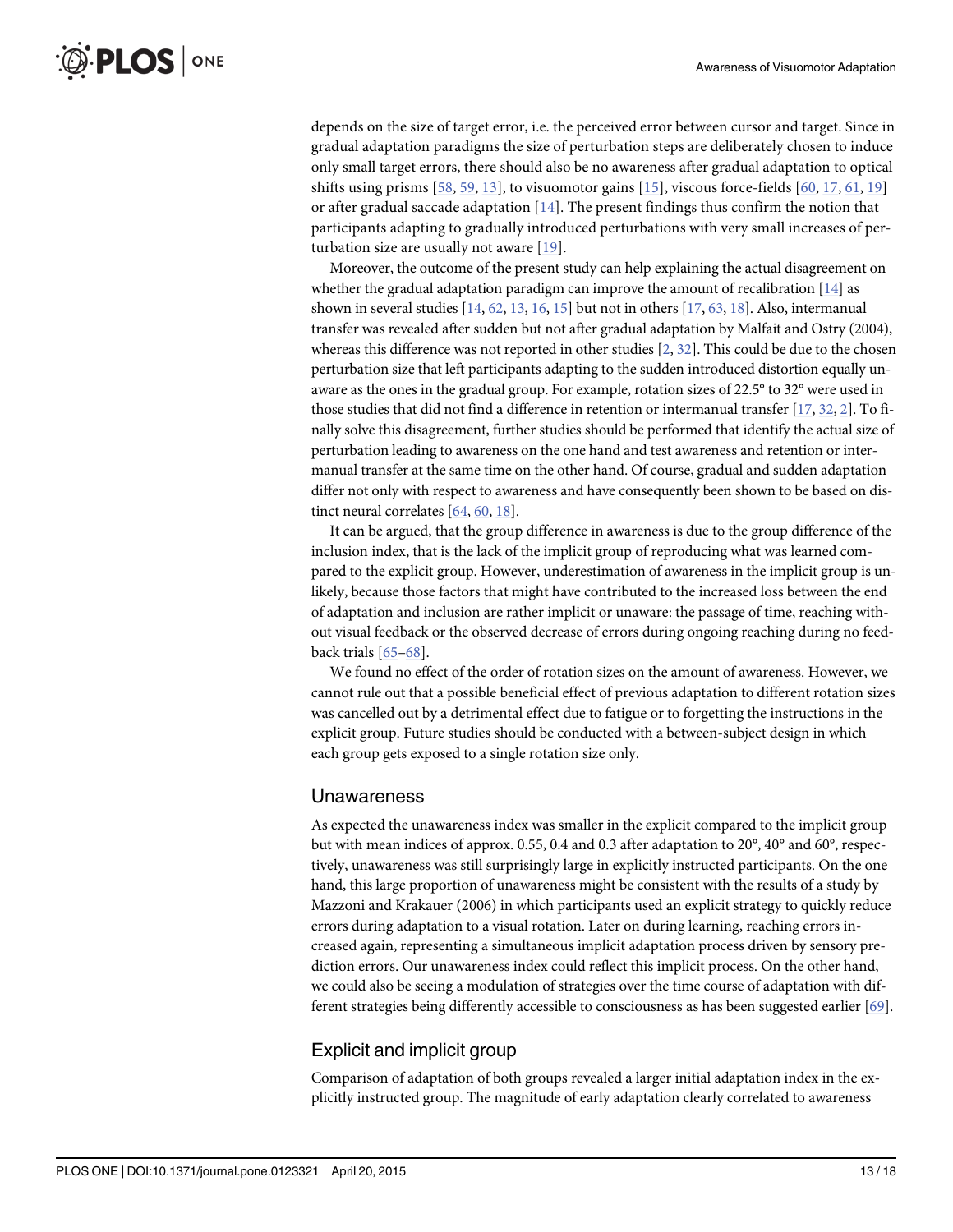<span id="page-13-0"></span>across groups and for all rotation sizes, whereas we found no correlation between late adaptation and awareness for 20° and 60° rotations. This pattern of findings is in line with the results of a previous study showing explicit instructions leading to increased early but not late adaptation [[1](#page-14-0)]. Since the explicit group in the present study was a priori instructed and, thus, aware of the nature of the perturbation it can be assumed that awareness leads to increased initial adaptation and not vice versa increased initial adaptation leads to awareness. It should be noted that the increased AI of the first bin could be due to a greater reduction of errors during those first nine trials or to a larger initial AI as a result of instructions or savings. We do not have sufficient data to distinguish these possibilities. Contrary to our findings of increased clamp trial indices in explicitly instructed participants, reduced catch trial performance in an explicit compared to an implicit group was reported earlier [\[1](#page-14-0)]. While the explicit subjects were instructed to turn off their strategy during catch trials in that study, our clamp trials came without notice or instructions and, therefore, we probably measured the sum of multiple learning mechanisms. Instead of isolating recalibration, the same processes as during perturbed trials might have been present in the explicit group. Hence, it is not surprising that clamp trial indices, equivalent to adaptation indices, correlated to awareness for all rotation sizes.

Even though we found no significant effects of savings, there was a marked increase from almost no savings in the 20° adaptation to savings in 40° and 60° adaptation. This is in line with previous work showing savings after 45° but not after 30° rotation of visual feedback [[57](#page-16-0)]. In the current study, explicitly instructed participants further transferred savings from the first to the following rotation sizes in contrast to the implicit group. To our knowledge, no study has yet tested savings after participants had used an explicit strategy. But the result of the implicit group is in agreement with uninformed subjects showing faster relearning of an unexperienced perturbation only when rotation sizes differed by 75° and not 45° [\[57\]](#page-16-0) or when they differed in essence like the difference from left-right reversal to a 180° rotation [\[70\]](#page-17-0). Interestingly, awareness did not correlate with any of our savings measures.

Multiple learning processes have been suggested to facilitate motor behaviour during adaptation. A distinction has been drawn between slow and fast adaptation [[71\]](#page-17-0), error-based and reinforcement learning [\[72\]](#page-17-0) or implicit and explicit processes [[30](#page-15-0), [22](#page-15-0), [21](#page-15-0), [69](#page-17-0)]. The present data does not allow any judgement on the overlap of different theoretical frameworks. But it can help disentangling awareness and explicit strategies, which have both been attributed to explicit processes [[30\]](#page-15-0). Awareness or explicit knowledge of the nature of the perturbation is thought to be a prerequisite for explicit strategies  $[11, 30, 73]$  $[11, 30, 73]$  $[11, 30, 73]$  $[11, 30, 73]$  $[11, 30, 73]$  $[11, 30, 73]$  $[11, 30, 73]$ . The latter can either be evoked by instruc-tions [\[1](#page-14-0), [23](#page-15-0), [22](#page-15-0), [21](#page-15-0), [25](#page-15-0)] or by color cueing [[57](#page-16-0)]. Explicitly instructed participants showed increased initial adaptation and increased savings compared to the implicit group in the present study. But awareness only correlated to adaptation and not to measures of savings. This dissociation of results is supported by the notion that savings are reflected by model-free reinforcement of previously successful behavior [\[62\]](#page-17-0) and are thus linked to action selection or re-aiming strategies [[69](#page-17-0), [57](#page-16-0)].

#### Measuring awareness

The possibility to measure awareness as well as unawareness as an index is an evident advantage of using PDP over the use of a questionnaire that only allows the classification of aware or unaware. Moreover, questionnaires may underestimate awareness due to the difference of retrieval contexts or because knowledge is held with low confidence [\[41](#page-16-0), [40](#page-16-0), [38,](#page-16-0) [37,](#page-16-0) [39\]](#page-16-0). Unlike the awareness index measured by PDP, the results of the questionnaire in the present study were neither related to adaptation nor to clamp trial behaviour. These results suggest that awareness of the nature of the perturbation can be more closely captured using PDP.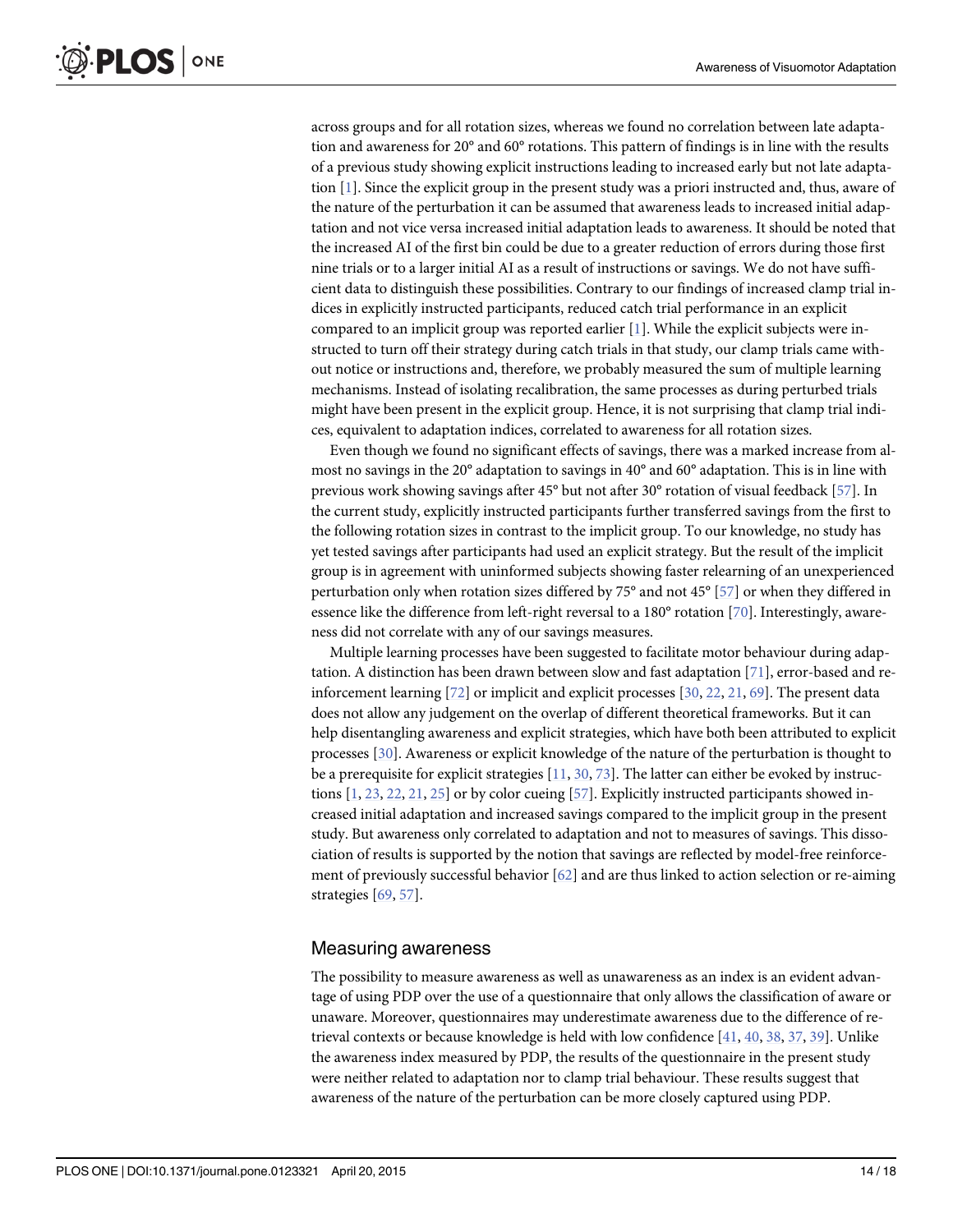<span id="page-14-0"></span>Heuer and Hegele measured explicit knowledge by providing the participants with a line which they moved through verbally instructing the experimenter until they found it to match the direction of a successful hand movement  $[12, 11, 45]$  $[12, 11, 45]$  $[12, 11, 45]$  $[12, 11, 45]$  $[12, 11, 45]$  $[12, 11, 45]$  $[12, 11, 45]$ . Yet another task was used by Taylor et al. (2014) to measure explicit learning. Here, participants reported their aiming direction with the help of a circular array of landmarks encircling the target. Both methods use predictions during the same sort of task and might therefore, as outlined in the introduction, be based on feelings of familiarity  $[47]$  and lead to an overestimation of awareness  $[74]$ . Further research is required to compare the results of those prediction task methods to those of the PDP.

## **Conclusions**

In conclusion, the results of this study suggest that the development of awareness of the nature of the perturbation depends on its size and confirm the idea that participants adapting to gradually introduced perturbations are usually not aware. Moreover, our findings can help explain the disagreement regarding the effects of the gradual adaptation paradigm by proposing that some studies chose perturbation sizes which left participants adapting to the suddenly introduced distortion just as unaware as those in the gradual group. Furthermore, the present results emphasize the importance of controlling or monitoring awareness in future studies comparing gradual and sudden adaptation. The awareness index of the current study measured by PDP correlated to the size of early adaptation, whereas the results of a questionnaire were not related to adaptation. To sum up, our results can thus explain the contradiction of previous studies analysing the effect of cognitive components such as explicit strategies and explicit knowledge, i.e. awareness, on sensorimotor adaptation.

# Author Contributions

Conceived and designed the experiments: SW OD. Performed the experiments: BCA TH. Analyzed the data: BCA SW. Contributed reagents/materials/analysis tools: MAF JNG HKS. Wrote the paper: SW OD TH.

## References

- [2.](#page-0-0) Benson BL, Anguera JA, Seidler RD.A spatial explicit strategy reduces error but interferes with sensorimotor adaptation. J Neurophysiol. 2011; 105 (6): 2843–2851. doi: [10.1152/jn.00002.2011](http://dx.doi.org/10.1152/jn.00002.2011) PMID: [21451054](http://www.ncbi.nlm.nih.gov/pubmed/21451054)
- [2.](#page-12-0) Taylor JA, Wojaczynski GJ, Ivry RB. Trial-by-trial analysis of intermanual transfer during visuomotor adaptation. J Neurophysiol. 2011; 106 (6): 3157–3172. doi: [10.1152/jn.01008.2010](http://dx.doi.org/10.1152/jn.01008.2010) PMID: [21917998](http://www.ncbi.nlm.nih.gov/pubmed/21917998)
- [3.](#page-0-0) Willingham DB, Salidis J, Gabrieli JDE. Direct comparison of neural systems mediating conscious and unconscious skill learning. J Neurophysiol. 2002; 88 (3): 1451–1460. PMID: [12205165](http://www.ncbi.nlm.nih.gov/pubmed/12205165)
- [4.](#page-0-0) Hwang EJ, Smith MA, Shadmehr R.Dissociable effects of the implicit and explicit memory systems on learning control of reaching. Exp Brain Res. 2006; 173 (3): 425–437. PMID: [16506003](http://www.ncbi.nlm.nih.gov/pubmed/16506003)
- [5.](#page-1-0) Bock O, Girgenrath M. Relationship between sensorimotor adaptation and cognitive functions in younger and older subjects. Exp Brain Res. 2006; 169 (3): 400–406. PMID: [16328306](http://www.ncbi.nlm.nih.gov/pubmed/16328306)
- [6.](#page-1-0) Werner S, Bock O. Effects of variable practice and declarative knowledge on sensorimotor adaptation to rotated visual feedback. Exp Brain Res. 2007; 178 (4): 554-559. PMID: [17361424](http://www.ncbi.nlm.nih.gov/pubmed/17361424)
- [7.](#page-1-0) Bock O. Components of sensorimotor adaptation in young and elderly subjects. Exp Brain Res. 2005; 160 (2): 259–263. PMID: [15565436](http://www.ncbi.nlm.nih.gov/pubmed/15565436)
- 8. Fernández-Ruiz J, Hall C, Vergara P, Díiaz R. Prism adaptation in normal aging: slower adaptation rate and larger aftereffect. Brain Res Cogn Brain Res. 2000; 9 (3): 223–226. PMID: [10808133](http://www.ncbi.nlm.nih.gov/pubmed/10808133)
- 9. Buch ER, Young S, Contreras-Vidal JL. Visuomotor adaptation in normal aging. Learn Mem. 2003; 10 (1): 55–63. PMID: [12551964](http://www.ncbi.nlm.nih.gov/pubmed/12551964)
- [10.](#page-1-0) McNay EC, Willingham DB. Deficit in learning of a motor skill requiring strategy, but not of perceptuomotor recalibration, with aging. Learn Mem. 1998; 4 (5): 411–420. PMID: [10701880](http://www.ncbi.nlm.nih.gov/pubmed/10701880)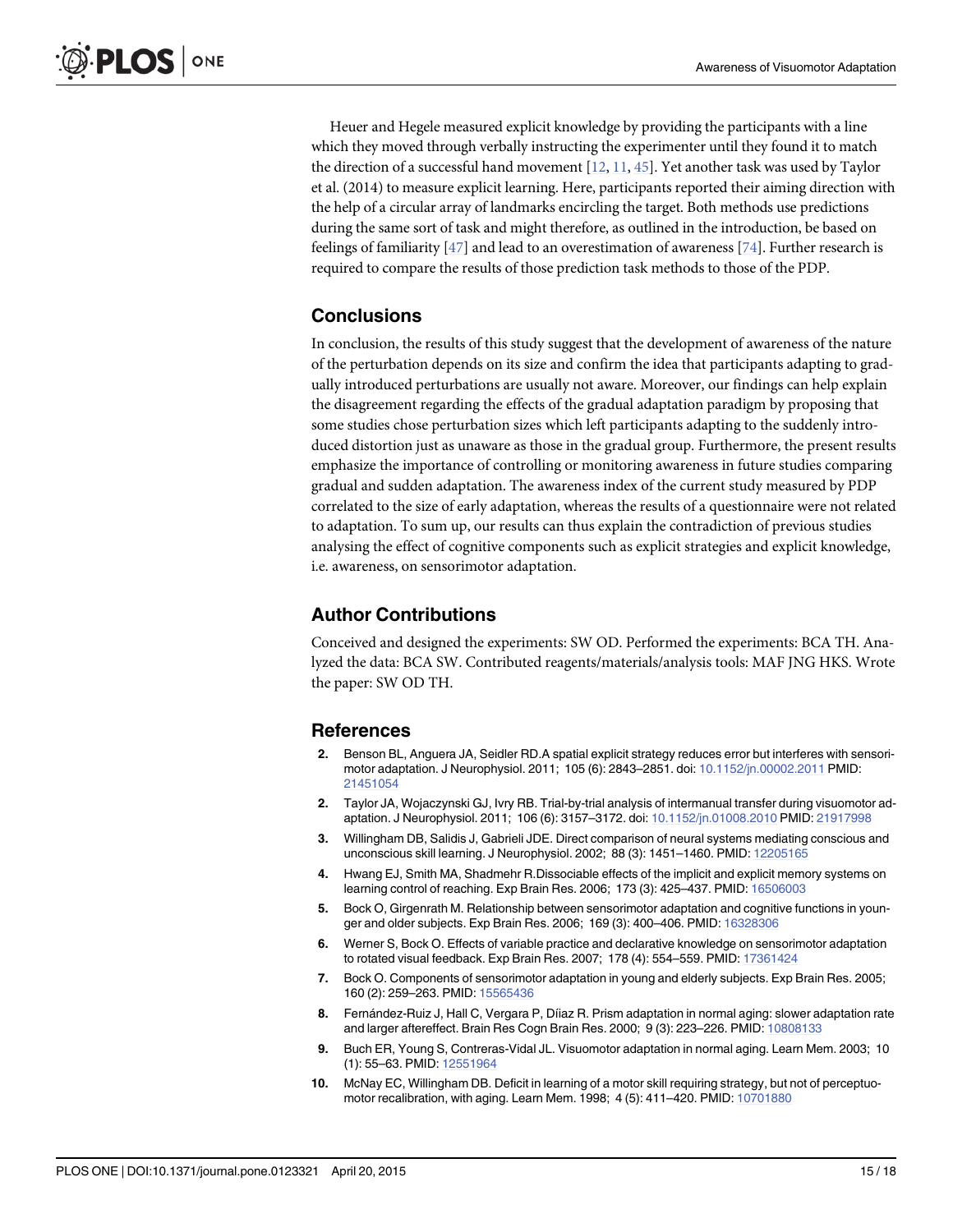- <span id="page-15-0"></span>[11.](#page-1-0) Hegele M, Heuer H. Implicit and explicit components of dual adaptation to visuomotor rotations. Conscious Cogn. 2010; 19 (4): 906–917. doi: [10.1016/j.concog.2010.05.005](http://dx.doi.org/10.1016/j.concog.2010.05.005) PMID: [20537562](http://www.ncbi.nlm.nih.gov/pubmed/20537562)
- [12.](#page-1-0) Heuer H, Hegele M. Adaptation to visuomotor rotations in younger and older adults. Psychol Aging. 2008; 23 (1): 190–202. doi: [10.1037/0882-7974.23.1.190](http://dx.doi.org/10.1037/0882-7974.23.1.190) PMID: [18361666](http://www.ncbi.nlm.nih.gov/pubmed/18361666)
- [13.](#page-1-0) Michel C, Pisella L, Prablanc C, Rode G, Rossetti Y. Enhancing visuomotor adaptation by reducing error signals: single-step (aware) versus multiple-step (unaware) exposure to wedge prisms. J Cogn Neurosci. 2007; 19 (2): 341–350. PMID: [17280521](http://www.ncbi.nlm.nih.gov/pubmed/17280521)
- [14.](#page-1-0) Wong AL, Shelhamer M. Saccade adaptation improves in response to a gradually introduced stimulus perturbation. Neurosci Lett. 2011; 500 (3): 207–211. doi: [10.1016/j.neulet.2011.06.039](http://dx.doi.org/10.1016/j.neulet.2011.06.039) PMID: [21741440](http://www.ncbi.nlm.nih.gov/pubmed/21741440)
- [15.](#page-1-0) Ingram HA, van Donkelaar P, Cole J, Vercher JL, Gauthier GM, Miall RC. The role of proprioception and attention in a visuomotor adaptation task. Exp Brain Res. 2000; 132 (1): 114–126. PMID: [10836641](http://www.ncbi.nlm.nih.gov/pubmed/10836641)
- [16.](#page-1-0) Kagerer FA, Contreras-Vidal JL, Stelmach GE. Adaptation to gradual as compared with sudden visuomotor distortions. Exp Brain Res. 1997; 115 (3): 557–561. PMID: [9262212](http://www.ncbi.nlm.nih.gov/pubmed/9262212)
- [17.](#page-1-0) Klassen J, Tong C, Flanagan JR. Learning and recall of incremental kinematic and dynamic sensorimotor transformations. Exp Brain Res. 2005; 164 (2): 250–259. PMID: [15947919](http://www.ncbi.nlm.nih.gov/pubmed/15947919)
- [18.](#page-1-0) Werner S, Schorn CF, Bock O, Theysohn N, Timmann D. Neural correlates of adaptation to gradual and to sudden visuomotor distortions in humans. Exp Brain Res. 2014; 232 (4): 1145–1156. doi: [10.](http://dx.doi.org/10.1007/s00221-014-3824-1) [1007/s00221-014-3824-1](http://dx.doi.org/10.1007/s00221-014-3824-1) PMID: [24449008](http://www.ncbi.nlm.nih.gov/pubmed/24449008)
- [19.](#page-1-0) Criscimagna-Hemminger SE, Bastian AJ, Shadmehr R. Size of error affects cerebellar contributions to motor learning. J Neurophysiol. 2010; 103 (4): 2275–2284. doi: [10.1152/jn.00822.2009](http://dx.doi.org/10.1152/jn.00822.2009) PMID: [20164398](http://www.ncbi.nlm.nih.gov/pubmed/20164398)
- [20.](#page-1-0) Galea JM, Sami SA, Albert NB, Miall RC. Secondary tasks impair adaptation to step- and gradual-visual displacements. Exp Brain Res. 2010; 202 (2): 473–484. doi: [10.1007/s00221-010-2158-x](http://dx.doi.org/10.1007/s00221-010-2158-x) PMID: [20101396](http://www.ncbi.nlm.nih.gov/pubmed/20101396)
- [21.](#page-1-0) Taylor JA, Ivry RB. Flexible cognitive strategies during motor learning. PLoS Comput Biol. 2011; 7 (3): e1001096. doi: [10.1371/journal.pcbi.1001096](http://dx.doi.org/10.1371/journal.pcbi.1001096) PMID: [21390266](http://www.ncbi.nlm.nih.gov/pubmed/21390266)
- [22.](#page-13-0) Sülzenbrück S, Heuer H. Functional independence of explicit and implicit motor adjustments. Conscious Cogn. 2009; 18 (1): 145–159. doi: [10.1016/j.concog.2008.12.001](http://dx.doi.org/10.1016/j.concog.2008.12.001) PMID: [19136279](http://www.ncbi.nlm.nih.gov/pubmed/19136279)
- [23.](#page-1-0) Mazzoni P, Krakauer JW. An implicit plan overrides an explicit strategy during visuomotor adaptation. J Neurosci. 2006; 26 (14): 3642–3645. PMID: [16597717](http://www.ncbi.nlm.nih.gov/pubmed/16597717)
- [24.](#page-1-0) Hegele M, Heuer H. Age-related variations of visuomotor adaptation result from both the acquisition and the application of explicit knowledge. Psychol Aging. 2013; 28: 333–339. doi: [10.1037/a0031914](http://dx.doi.org/10.1037/a0031914) PMID: [23506625](http://www.ncbi.nlm.nih.gov/pubmed/23506625)
- [25.](#page-1-0) Taylor JA, Klemfuss NM, Ivry RB. An explicit strategy prevails when the cerebellum fails to compute movement errors. Cerebellum. 2010; 9: 580–586. doi: [10.1007/s12311-010-0201-x](http://dx.doi.org/10.1007/s12311-010-0201-x) PMID: [20697860](http://www.ncbi.nlm.nih.gov/pubmed/20697860)
- [26.](#page-1-0) Torvik A, Torp S, Lindboe CF. Atrophy of the cerebellar vermis in ageing. A morphometric and histologic study. J Neurol Sci. 1986; 76: 283–294. PMID: [3794753](http://www.ncbi.nlm.nih.gov/pubmed/3794753)
- 27. Woodruff-Pak DS, Vogel RW, Ewers M, Coffey J, Boyko OB, Lemieux SK.MRI-assessed volume of cerebellum correlates with associative learning. Neurobiol Learn Mem. 2001; 76: 342–357. PMID: [11726241](http://www.ncbi.nlm.nih.gov/pubmed/11726241)
- 28. Andersen BB, Gundersen HJG, Pakkenberg B. Aging of the human cerebellum: a stereological study. J Comp Neurol. 2003; 466: 356–365. PMID: [14556293](http://www.ncbi.nlm.nih.gov/pubmed/14556293)
- [29.](#page-1-0) Dimitrova A, Gerwig M, Brol B, Gizewski ER, Forsting M, Beck A et al.Correlation of cerebellar volume with eyeblink conditioning in healthy subjects and in patients with cerebellar cortical degeneration. Brain Res. 2008; 1198: 73–84. doi: [10.1016/j.brainres.2008.01.034](http://dx.doi.org/10.1016/j.brainres.2008.01.034) PMID: [18262502](http://www.ncbi.nlm.nih.gov/pubmed/18262502)
- [30.](#page-1-0) Heuer H, Hegele M. Generalization of implicit and explicit adjustments to visuomotor rotations across the workspace in younger and older adults. J Neurophysiol. 2011; 106: 2078–2085. doi: [10.1152/jn.](http://dx.doi.org/10.1152/jn.00043.2011) [00043.2011](http://dx.doi.org/10.1152/jn.00043.2011) PMID: [21775724](http://www.ncbi.nlm.nih.gov/pubmed/21775724)
- [31.](#page-1-0) Krakauer JW, Pine ZM, Ghilardi MF, Ghez C. Learning of visuomotor transformations for vectorial planning of reaching trajectories. J Neurosci. 2000; 20: 8916–8924. PMID: [11102502](http://www.ncbi.nlm.nih.gov/pubmed/11102502)
- [32.](#page-1-0) Wang J, Joshi M, Lei Y. The extent of interlimb transfer following adaptation to a novel visuomotor condition does not depend on awareness of the condition. J Neurophysiol. 2011; 106 (1): 259–264. doi: [10.1152/jn.00254.2011](http://dx.doi.org/10.1152/jn.00254.2011) PMID: [21562196](http://www.ncbi.nlm.nih.gov/pubmed/21562196)
- [33.](#page-1-0) Slachevsky A, Pillon B, Fourneret P, Pradat-Diehl P, Jeannerod M, Dubois B. Preserved adjustment but impaired awareness in a sensory-motor conflict following prefrontal lesions. J Cogn Neurosci. 2001; 13 (3): 332-340. PMID: [11371311](http://www.ncbi.nlm.nih.gov/pubmed/11371311)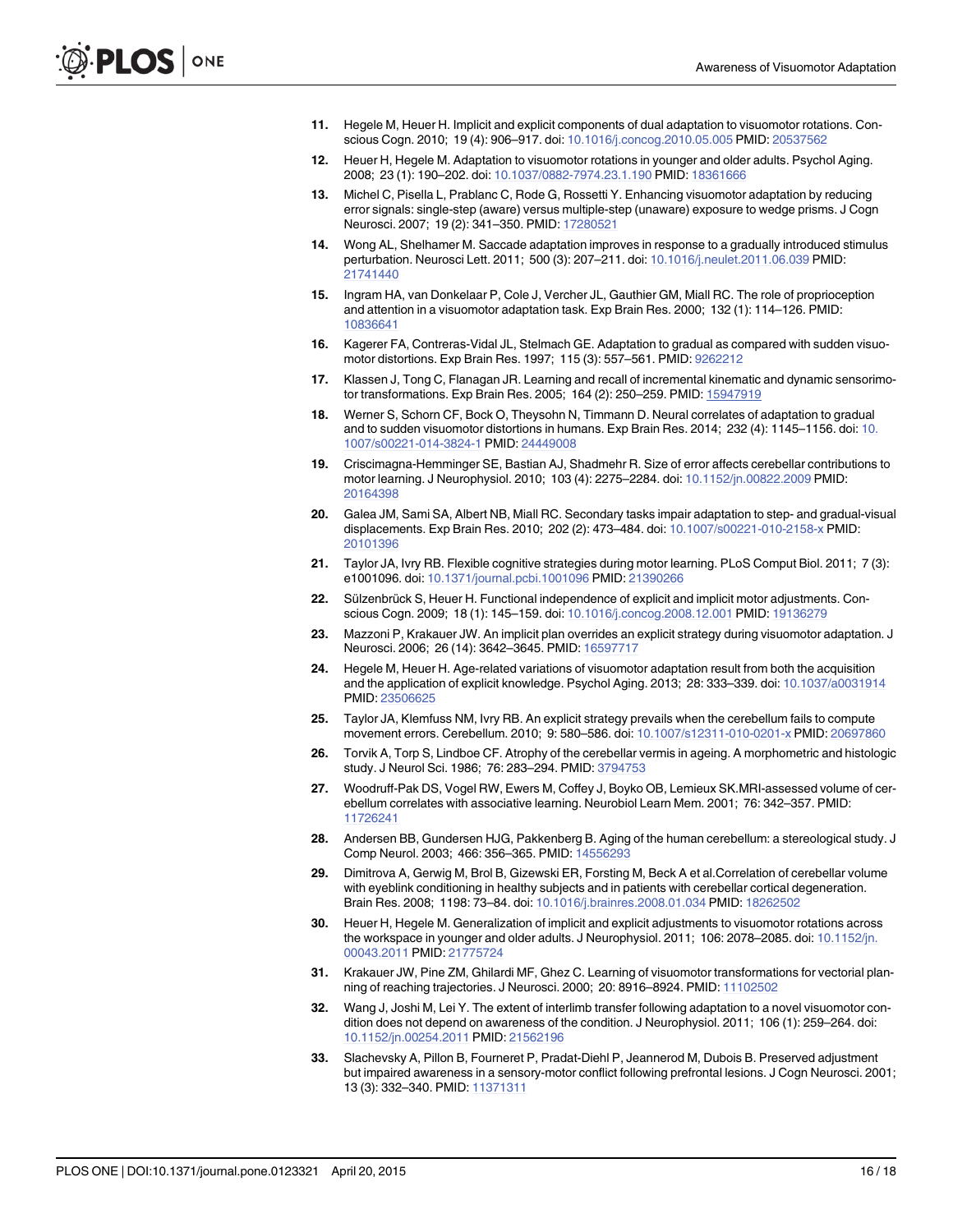- <span id="page-16-0"></span>[34.](#page-2-0) Fu Q, Fu X, Dienes Z. Implicit sequence learning and conscious awareness. Conscious Cogn. 2008; 17 (1): 185–202. PMID: [17383202](http://www.ncbi.nlm.nih.gov/pubmed/17383202)
- [35.](#page-4-0) Destrebecqz A, Peigneux P. Methods for studying unconscious learning. Prog Brain Res. 2005; 150: 69–80. PMID: [16186016](http://www.ncbi.nlm.nih.gov/pubmed/16186016)
- [36.](#page-2-0) Cleeremans A. Mechanisms of implicit learning: Connectionist models of sequence processing. Cambrigde, MA, USA: MIT Press; 1993.
- [37.](#page-2-0) Shanks DR, John MF St.. Characteristics of dissociable human learning systems. Behav Brain Sci. 1994; (17: ): 367–447.
- [38.](#page-2-0) Reingold EM, Merikle PM. On the inter-relatedness of theory and measurement in the study of unconscious processes. Mind Lang. 1990; (5: ): 9–28.
- [39.](#page-2-0) Shanks DR, Rowland LA, Ranger MS. Attentional load and implicit sequence learning. Psychol Res. 2005; 69 (5–6): 369–382.
- [40.](#page-2-0) Nisbett RE, Wilson TD. Telling more than we can know: Verbal reports on mental processes. Psychol Rev. 1977; (84: ).
- [41.](#page-2-0) Eriksen CW. Discrimination and learning without awareness: a methodological survey and evaluation. Psychol Rev. 1960; 67: 279-300. PMID: [13697142](http://www.ncbi.nlm.nih.gov/pubmed/13697142)
- [42.](#page-2-0) Reber PJ, Squire LR. Parallel brain systems for learning with and without awareness. Learn Mem. 1994; 1 (4): 217–229. PMID: [10467599](http://www.ncbi.nlm.nih.gov/pubmed/10467599)
- 43. Willingham DB, Nissen MJ, Bullemer P. On the development of procedural knowledge. J Exp Psychol Learn Mem Cogn. 1989; 15 (6): 1047-1060. PMID: [2530305](http://www.ncbi.nlm.nih.gov/pubmed/2530305)
- [44.](#page-2-0) Frensch PA, Buchner A, Lin L. Implicit learning of unique and ambiguous serial patterns in the presence and absence of a distractor task. J Exp Psychol Learn Mem Cogn. 1994; (20: ): 567–584.
- [45.](#page-2-0) Heuer H, Rapp K. Active error corrections enhance adaptation to a visuo-motor rotation. Exp Brain Res. 2011; 211 (1): 97–108. doi: [10.1007/s00221-011-2656-5](http://dx.doi.org/10.1007/s00221-011-2656-5) PMID: [21472441](http://www.ncbi.nlm.nih.gov/pubmed/21472441)
- [46.](#page-2-0) Madler G. Recognizing: The judgment of previous occurrence. Psychol Rev. 1980; (87: ): 252–271.
- [47.](#page-5-0) Jacoby L. A process dissociation framework: Separating automatic from intentional use of memory. J Mem Lang. 1991; (30: ): 513–541.
- 48. Johnston WA, Hawley KJ, Elliott JM. Contribution of perceptual fluency to recognition judgments. J Exp Psychol Learn Mem Cogn. 1991; 17 (2): 210–223. PMID: [1827829](http://www.ncbi.nlm.nih.gov/pubmed/1827829)
- [49.](#page-2-0) Jiménez L, Méndez C, Cleeremans A. Comparing direct and indirect measures of sequence learning. J Exp Psychol Learn Mem Cogn. 1996; (22: ): 948–969.
- [50.](#page-2-0) Kane KA, Picton TW, Moscovitch M, Winocur G. Event-related potentials during conscious and automatic memory retrieval. Brain Res Cogn Brain Res. 2000; 10 (1–2): 19–35. PMID: [10978696](http://www.ncbi.nlm.nih.gov/pubmed/10978696)
- 51. Destrebecqz A, Cleeremans A. Can sequence learning be implicit? New evidence with the process dis-sociation procedure. Psychon Bull Rev. 2001; 8 (2): 343-350. PMID: [11495124](http://www.ncbi.nlm.nih.gov/pubmed/11495124)
- 52. Bergerbest D, Goshen-Gottstein Y. The origins of levels-of-processing effects in a conceptual test: evidence for automatic influences of memory from the process-dissociation procedure. Mem Cognit. 2002; 30 (8): 1252–1262. PMID: [12661856](http://www.ncbi.nlm.nih.gov/pubmed/12661856)
- 53. Destrebecqz A, Peigneux P, Laureys S, Degueldre C, Del Fiore G, Aerts J, et al. Cerebral correlates of explicit sequence learning. Brain Res Cogn Brain Res. 2003; 16 (3): 391–398. PMID: [12706219](http://www.ncbi.nlm.nih.gov/pubmed/12706219)
- 54. Wilkinson L, Shanks DR. Intentional control and implicit sequence learning. J Exp Psychol Learn Mem Cogn. 2004; 30 (2): 354–369. PMID: [14979810](http://www.ncbi.nlm.nih.gov/pubmed/14979810)
- [55.](#page-2-0) Norman E, Price MC, Duff SC. Fringe consciousness in sequence learning: the influence of individual differences. Conscious Cogn. 2006; 15 (4): 723-760. PMID: [16154763](http://www.ncbi.nlm.nih.gov/pubmed/16154763)
- [56.](#page-2-0) Karabanov A, Ullén F. Implicit and explicit learning of temporal sequences studied with the process dissociation procedure. J Neurophysiol. 2008; 100 (2): 733–739. doi: [10.1152/jn.01303.2007](http://dx.doi.org/10.1152/jn.01303.2007) PMID: [18497356](http://www.ncbi.nlm.nih.gov/pubmed/18497356)
- [57.](#page-9-0) Morehead JR, Crossley M, Ivry RB. Savings upon re-aiming in visuomotor adaptation. Translational and Computational Motor Control; 2013.
- [58.](#page-12-0) Hatada Y, Miall RC, Rossetti Y. Two waves of a long-lasting aftereffect of prism adaptation measured over 7 days. Exp Brain Res. 2006; 169 (3): 417–426. PMID: [16328305](http://www.ncbi.nlm.nih.gov/pubmed/16328305)
- [59.](#page-12-0) Jakobson LS, Goodale MA. Trajectories of reaches to prismatically-displaced targets: evidence for "automatic" visuomotor recalibration. Exp Brain Res. 1989; 78 (3): 575–587. PMID: [2612600](http://www.ncbi.nlm.nih.gov/pubmed/2612600)
- [60.](#page-12-0) Orban de Xivry, Jean-Jacques, Criscimagna-Hemminger SE, Shadmehr R.Contributions of the motor cortex to adaptive control of reaching depend on the perturbation schedule. Cereb Cortex. 2011; 21 (7): 1475–1484. doi: [10.1093/cercor/bhq192](http://dx.doi.org/10.1093/cercor/bhq192) PMID: [21131448](http://www.ncbi.nlm.nih.gov/pubmed/21131448)